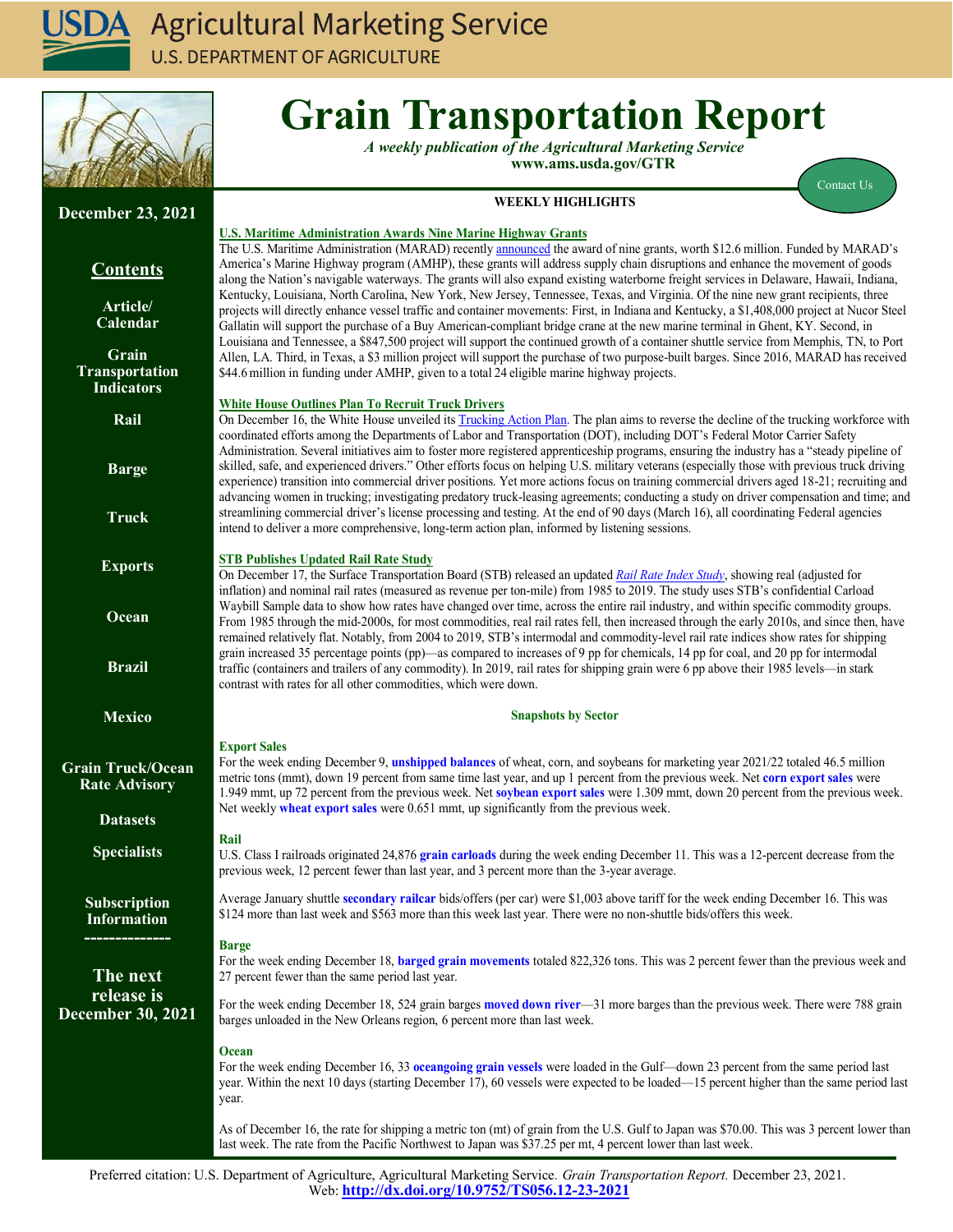# **Feature Article/Calendar**

<span id="page-1-0"></span>

| Date       | Event                                                                                                                                                                                                                                                                                                                                                                                                                                                                 | Location                          | <b>Website for More Information</b>                                                                                 |
|------------|-----------------------------------------------------------------------------------------------------------------------------------------------------------------------------------------------------------------------------------------------------------------------------------------------------------------------------------------------------------------------------------------------------------------------------------------------------------------------|-----------------------------------|---------------------------------------------------------------------------------------------------------------------|
|            | The following list contains information and links to upcoming events in 2022.                                                                                                                                                                                                                                                                                                                                                                                         |                                   |                                                                                                                     |
| Jan. TBD   | <b>AgTC/USDA Ag Shipper Workshops</b><br>Each year, the Agriculture Transportation Coalition (AgTC) and USDA offer a series<br>of Ag Shipper Workshops, convening exporters to discuss the state of agricultural<br>transportation. In January, AgTC and USDA plan to conduct two workshops, one with<br>the Northwest Seaport Alliance and the other with South Carolina Ports Authority.                                                                            | Virtual                           | https://agtrans.org/events/                                                                                         |
| Jan. 12-13 | <b>Midwest Association of Rail Shippers Winter Meeting</b><br>The association's 257th meeting includes such presentations as "navigating the current<br>supply chain as a shipper," "opportunities for shippers and short lines," and "railroading<br>in today's supply chain."                                                                                                                                                                                       | Lombard, IL                       | https://www.mwrailshippers.com/event/20<br>22-winter-meeting                                                        |
| Jan. 9-13  | 2022 Transportation Research Board (TRB) Annual Meeting<br>The 101st annual TRB meeting invokes the theme "Innovating an Equitable, Resilient,<br>Sustainable, and Safe Transportation System" as the focus of its sessions and<br>workshops. In one session, a panel of industry and government speakers will discuss<br>challenges of agriculture and the food supply chain.                                                                                        | Washington, DC                    | http://www.trb.org/AnnualMeeting/Annual<br>Meeting.aspx                                                             |
| Jan. 11-14 | <b>National Association of Wheat Growers 2022 Wheat Industry Meeting</b><br>The meeting's agenda devotes time to domestic and international trade policy, as well<br>as issues of the environment, wheat breeding, and other research concerns.                                                                                                                                                                                                                       | Washington, DC                    | https://wheatworld.org/newsroom/meeting<br>s-events/wheat-industry-winter-<br>conference/                           |
| Jan. 26-28 | <b>TEGMA 2022 Annual Meeting</b><br>The Transportation, Elevator and Grain Merchants Association (TEGMA) intends its<br>meeting to bring new insights to its membership and stakeholders. The meeting invites<br>the grain-based agribusiness industry to debate, discuss, and facilitate resolution of<br>operational and business issues. Presentations from Canadian Pacific Railway and the<br>Surface Transportation Board are featured.                         | Scottsdale, AZ                    | https://www.tegma.org/2022-annual-<br>meeting                                                                       |
| Feb. 23-24 | 40th Annual Mississippi Valley Trade and Transport Conference<br>The conference provides participants with networking opportunities and timely<br>information, including updates on river operations and infrastructure, the current<br>economic outlook, and trade and transportation.                                                                                                                                                                               | New Orleans, LA http://mvttc.com/ |                                                                                                                     |
| Feb. 24-25 | <b>USDA's Agricultural Outlook Forum</b><br>Next year (2022) marks USDA's 98th annual Agricultural Outlook Forum (AOF). With<br>the theme "New Paths to Sustainability Growth," AOF aims to explore new ways to<br>achieve environmental sustainability, while increasing agricultural productivity. Three<br>sessions are devoted to supply chain resilence, including one on "the effects of<br>shipping disruptions on U.S. agriculture."                          | Virtual                           | https://www.usda.gov/oce/ag-outlook-<br>forum                                                                       |
| Feb. 14-18 | Freight Waves Global Supply Chain Week<br>Freight Waves publication will host a virtual global supply chain week, diving deep<br>into the supply chains of various industries including retail, consumer packaged goods,<br>automotive, and heavy industries                                                                                                                                                                                                          | Virtual                           | https://live.freightwaves.com/global-<br>supply-chain-week-2022                                                     |
| Feb. 24    | The American Waterways Operators Combined Regional Meeting<br>The annual meeting of the American Waterways Operators—which advocates<br>nationally on behalf of the U.S. tugboat, towboat, and barge industry-will focus on<br>current regional advocacy and regulatory efforts. The meeting includes some<br>organizational governance. This event is open to members only.                                                                                          | Nashville, TN                     | https://www.americanwaterways.com/eve<br>nts/combined-annual-meeting-midwest-<br>ohio-valley-and-southern-regions-0 |
| Mar. 15-16 | <b>STB Public Hearing on Reciprocal Switching</b><br>The Surface Transportation Board (STB) will hold a public hearing on the reciprocal<br>switching regulations it first proposed in 2016. Reciprocal (or competitive) switching<br>refers to a shipper's ability to access an alternate railroad through its incumbent<br>railroad.                                                                                                                                | Washington, DC                    | https://www.stb.gov/news-<br>communications/latest-news/pr-21-46/                                                   |
| Apr. 7-9   | <b>Transportation Research Forum 63rd Annual Meeting</b><br>The Transportation Research Forum (TRF) convenes transportation practitioners,<br>regulators, and academics from multiple modes and sectors to share ideas, explore<br>current research and policy issues, and build networks. TRF offers an abundance of<br>notable speakers, research presentations, and policy discussions. Sessions will cover<br>topics in transportation, logistics, and economics. | St. Louis, MO                     | https://annualforum.trforum.org/                                                                                    |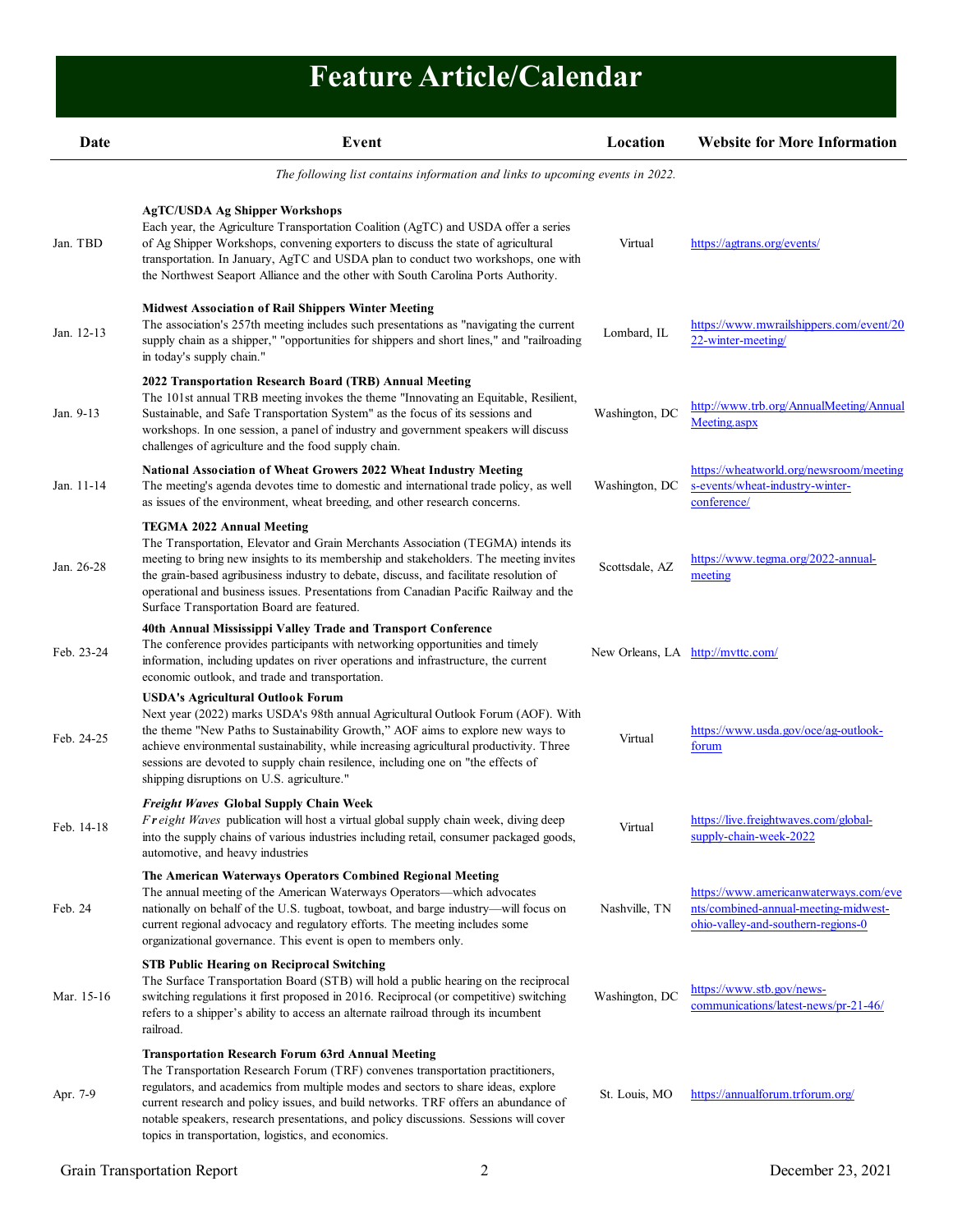# **Grain Transportation Indicators**

<span id="page-2-0"></span>Table 1

# **Grain transport cost indicators<sup>1</sup>**

|                     | Truck | Rail               |                | <b>Barge</b> | Ocean |         |
|---------------------|-------|--------------------|----------------|--------------|-------|---------|
| For the week ending |       | <b>Non-Shuttle</b> | <b>Shuttle</b> |              | Gulf  | Pacific |
| 12/22/21            | 243   | 299                | 273            | 410          | 313   | 264     |
| 12/15/21            | 245   | 299                | 279            | 364          | 324   | 277     |

<sup>1</sup>Indicator: Base year 2000 = 100. Weekly updates include truck = diesel (\$/gallon); rail = near-month secondary rail market bid and monthly tariff rate with fuel surcharge (\$/car); barge = Illinois River barge rate (index = percent of tariff rate); ocean = routes to Japan (\$/metric ton); n/a = not available.

Source: USDA, Agricultural Marketing Service.

Table 2

|                  | Market Update: U.S. origins to export position price spreads (\$/bushel) |            |            |
|------------------|--------------------------------------------------------------------------|------------|------------|
| <b>Commodity</b> | Origin-destination                                                       | 12/17/2021 | 12/10/2021 |
| Corn             | $IL$ -Gulf                                                               | $-0.93$    | $-0.92$    |
| Corn             | $NE$ –Gulf                                                               | $-1.01$    | $-0.99$    |
| Soybean          | $IA-Gulf$                                                                | $-1.39$    | $-1.34$    |
| <b>HRW</b>       | $KS$ –Gulf                                                               | $-3.10$    | $-2.69$    |
| <b>HRS</b>       | ND-Portland                                                              | $-2.24$    | $-2.25$    |

Note: nq = no quote; n/a = not available; HRW = hard red winter wheat; HRS = hard red spring wheat.

Source: USDA, Agricultural Marketing Service.

The **grain bid summary** illustrates the market relationships for commodities. Positive and negative adjustments in differential between terminal and futures markets, and the relationship to inland market points, are indicators of changes in fundamental market supply and demand. The map may be used to monitor market and time differentials.

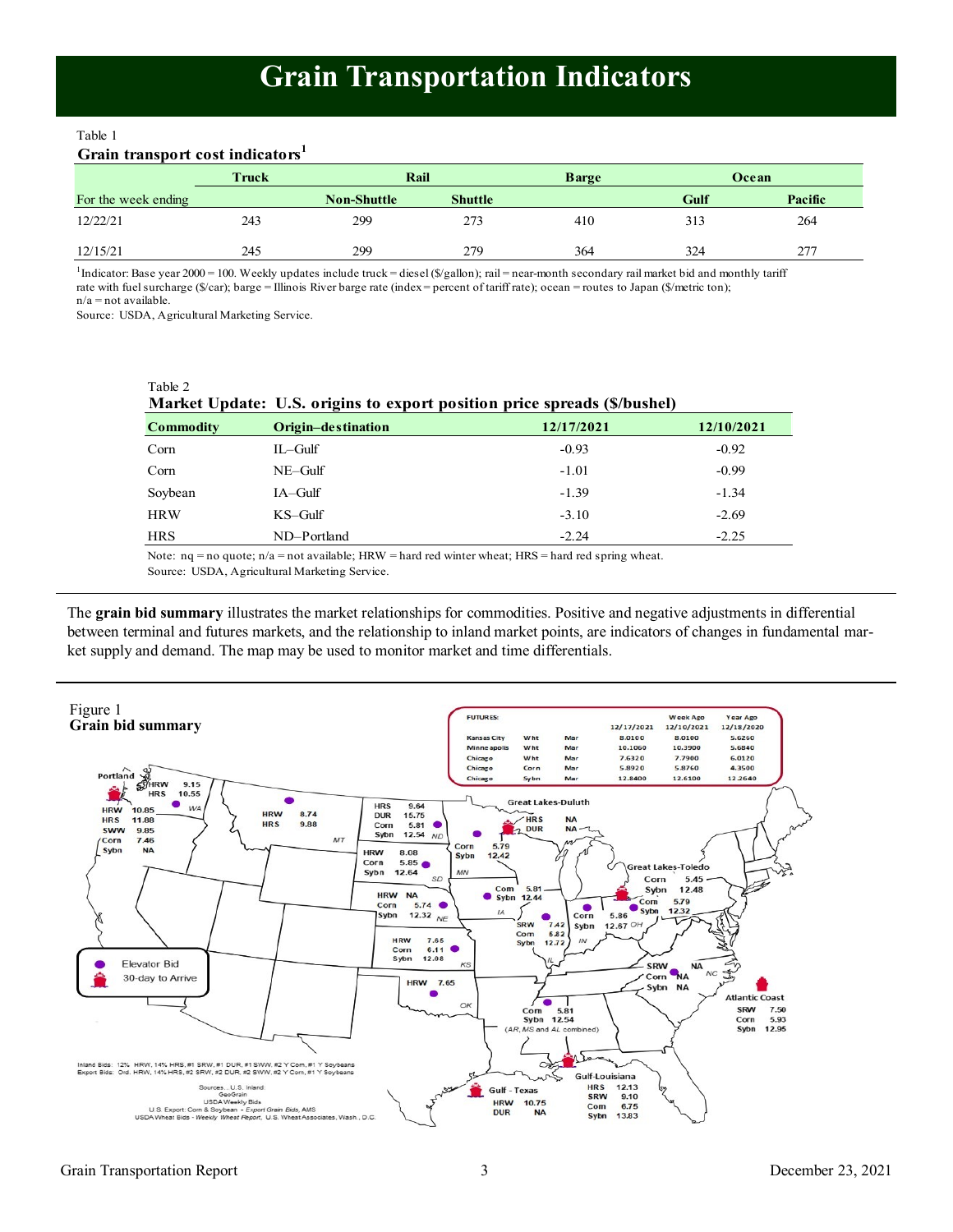# <span id="page-3-0"></span>Table 3 **Rail deliveries to port (carloads)<sup>1</sup>**

|                                               | <b>Mississippi</b> |                   | Pacific          | Atlantic &       |              |                      | Cross-border        |
|-----------------------------------------------|--------------------|-------------------|------------------|------------------|--------------|----------------------|---------------------|
| For the week ending                           | Gulf               | <b>Texas Gulf</b> | <b>Northwest</b> | <b>East Gulf</b> | <b>Total</b> | Week ending          | Mexico <sup>3</sup> |
| $12/15/2021^p$                                | 1.276              | 572               | 6,739            | 814              | 9,401        | 12/11/2021           | 3,248               |
| $12/08/2021$ <sup>r</sup>                     | 1,584              | 1,726             | 8,176            | 1,085            | 12,571       | 12/4/2021            | 2,797               |
| $2021$ YTD <sup>r</sup>                       | 50,695             | 65,259            | 294,386          | 20,638           | 430,978      | 2021 YTD             | 140,324             |
| $2020$ YTD <sup>r</sup>                       | 40,587             | 58,986            | 276,353          | 21,582           | 397,508      | 2020 YTD             | 121,968             |
| 2021 YTD as % of 2020 YTD                     | 125                | 111               | 107              | 96               | 108          | % change YTD         | 115                 |
| Last 4 weeks as $\%$ of 2020 <sup>2</sup>     | 71                 | 60                | 96               | 78               | 85           | Last 4wks, % 2020    | 117                 |
| Last 4 weeks as % of 4-year avg. <sup>2</sup> | 190                | 122               | 128              | 179              | 136          | Last 4wks. $%$ 4 yr. | 116                 |
| <b>Total 2020</b>                             | 45.294             | 64,116            | 299,882          | 24,458           | 433,750      | Total 2020           | 126,407             |
| <b>Total 2019</b>                             | 40.974             | 51,167            | 251,181          | 16,192           | 359,514      | Total 2019           | 127,622             |

 $1$ Data is incomplete as it is voluntarily provided.

 $2$  Compared with same 4-weeks in 2020 and prior 4-year average.

<sup>3</sup> Cross-border weekly data is approximately 15 percent below the Association of American Railroads' reported weekly carloads received by Mexican railroads to reflect switching between Kansas City Southern de Mexico (KCSM) and Grupo Mexico.

**YTD = year-to-date; p = preliminary data; r = revised data; n/a = not available; wks. = weeks; avg. = average.**

Source: USDA, Agricultural Marketing Service.

Railroads originate approximately 24 percent of U.S. grain shipments. Trends in these loadings are indicative of market conditions and expectations.



Source: USDA, Agricultural Marketing Service.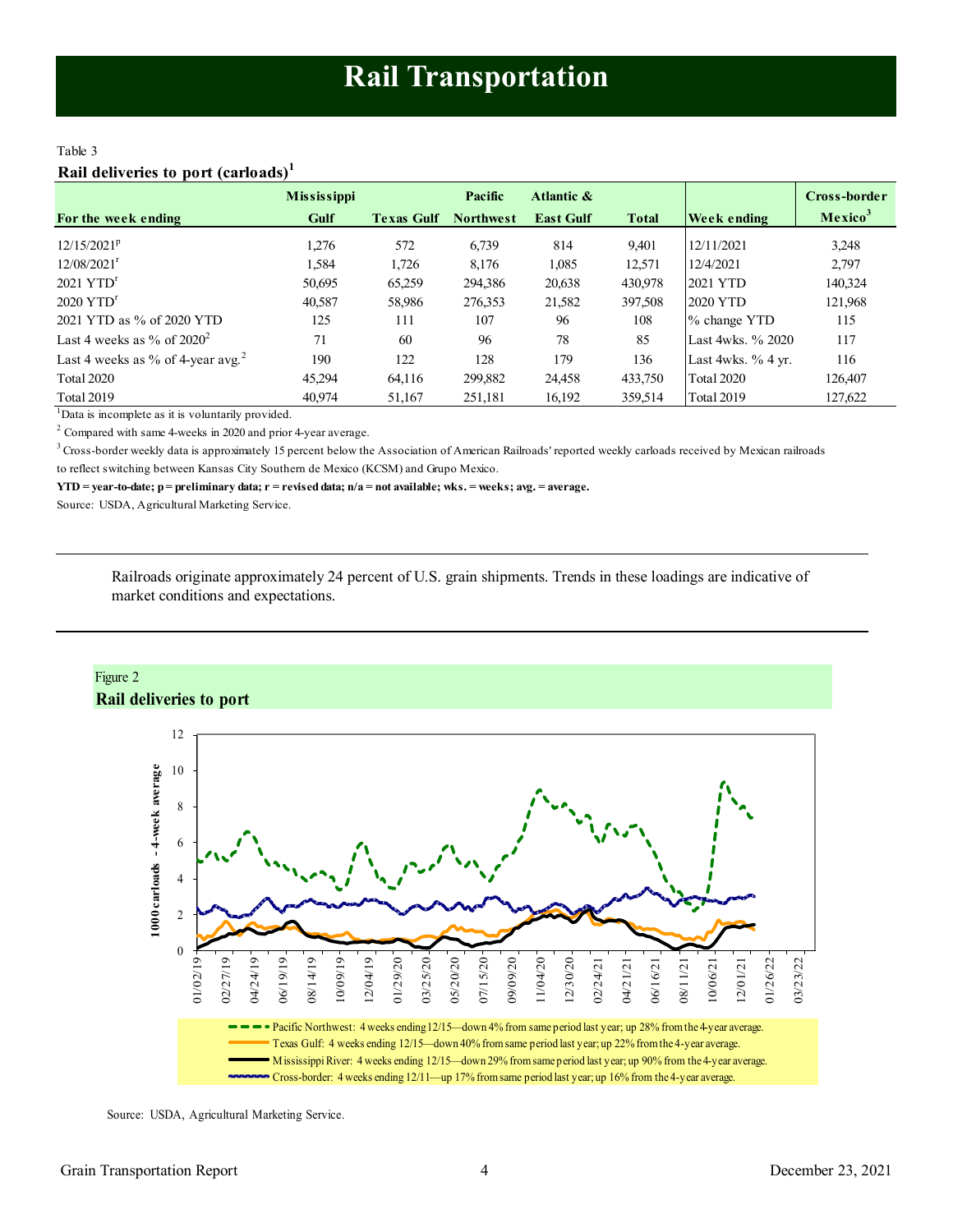## <span id="page-4-0"></span>Table 4

## **Class I rail carrier grain car bulletin (grain carloads originated)**

| $\epsilon$<br>For the week ending: | $\sigma$    | East      | 0           | West       |         | <b>U.S. total</b> |           | Canada                 |
|------------------------------------|-------------|-----------|-------------|------------|---------|-------------------|-----------|------------------------|
| 12/11/2021                         | <b>CSXT</b> | <b>NS</b> | <b>BNSF</b> | <b>KCS</b> | UP      |                   | <b>CN</b> | $\mathbf{C}\mathbf{P}$ |
| This week                          | 2,240       | 2,661     | 12,599      | 1,481      | 5,895   | 24,876            | 4,300     | 4,118                  |
| This week last year                | 1.933       | 2,730     | 15,795      | 974        | 6,952   | 28,384            | 5,482     | 5,967                  |
| 2021 YTD                           | 88,527      | 114,794   | 577,828     | 60,723     | 302,663 | 1,144,535         | 200,107   | 231,154                |
| 2020 YTD                           | 86,065      | 122,937   | 576,138     | 54,787     | 277,228 | 1,117,155         | 223,815   | 245,101                |
| 2021 YTD as % of 2020 YTD          | 103         | 93        | 100         | 111        | 109     | 102               | 89        | 94                     |
| Last 4 weeks as $\%$ of 2020*      | 96          | 74        | 97          | 128        | 95      | 95                | 64        | 68                     |
| Last 4 weeks as % of 3-yr. avg.**  | 112         | 82        | 105         | 139        | 118     | 108               | 75        | 78                     |
| <b>Total 2020</b>                  | 91,659      | 129,802   | 613,630     | 57,782     | 296,701 | 1,189,574         | 238,037   | 261,778                |

\*The past 4 weeks of this year as a percent of the same 4 weeks last year.

\*\*The past 4 weeks as a percent of the same period from the prior 3-year average. YTD = year-to-date; avg. = average; yr. = year.

Note: NS = Norfolk Southern; KCS = Kansas City Southern; UP = Union Pacific; CN = Canadian National; CP = Canadian Pacific.

Source: Association of American Railroads.



Source: Association of American Railroads.

### Table 5

# **Railcar auction offerings<sup>1</sup>(\$/car)<sup>2</sup>**

|                   | For the week ending:                         |                      |                      |                      |                      | Delivery period      |                      |            |            |
|-------------------|----------------------------------------------|----------------------|----------------------|----------------------|----------------------|----------------------|----------------------|------------|------------|
|                   | 12/16/2021                                   | $Jan-22$             | $Jan-21$             | $Feh-22$             | $Feh-21$             | $Mar-22$             | $Mar-21$             | Apr-22     | $Apr-21$   |
| BNSF <sup>3</sup> | COT grain units<br>COT grain single-car      | 68<br>219            | 401                  | 0<br>37              | 236                  |                      | $\theta$<br>128      | no bids    | $\theta$   |
| UP <sup>4</sup>   | <b>GCAS/Region 1</b><br><b>GCAS/Region 2</b> | no offer<br>no offer | no offer<br>no offer | no offer<br>no offer | no offer<br>no offer | no offer<br>no offer | no offer<br>no offer | n/a<br>n/a | n/a<br>n/a |

<sup>1</sup>Auction offerings are for single-car and unit train shipments only.

<sup>2</sup>Average premium/discount to tariff, last auction.  $n/a = not$  available.

<sup>3</sup>BNSF - COT = BNSF Railway Certificate of Transportation; north grain and south grain bids were combined effective the week ending 6/24/06.

<sup>4</sup>UP - GCAS = Union Pacific Railroad Grain Car Allocation System.

Region 1 includes: AR, IL, LA, MO, NM, OK, TX, WI, and Duluth, MN.

Region 2 includes: CO, IA, KS, MN, NE, WY, and Kansas City and St. Joseph, MO.

Source: USDA, Agricultural Marketing Service.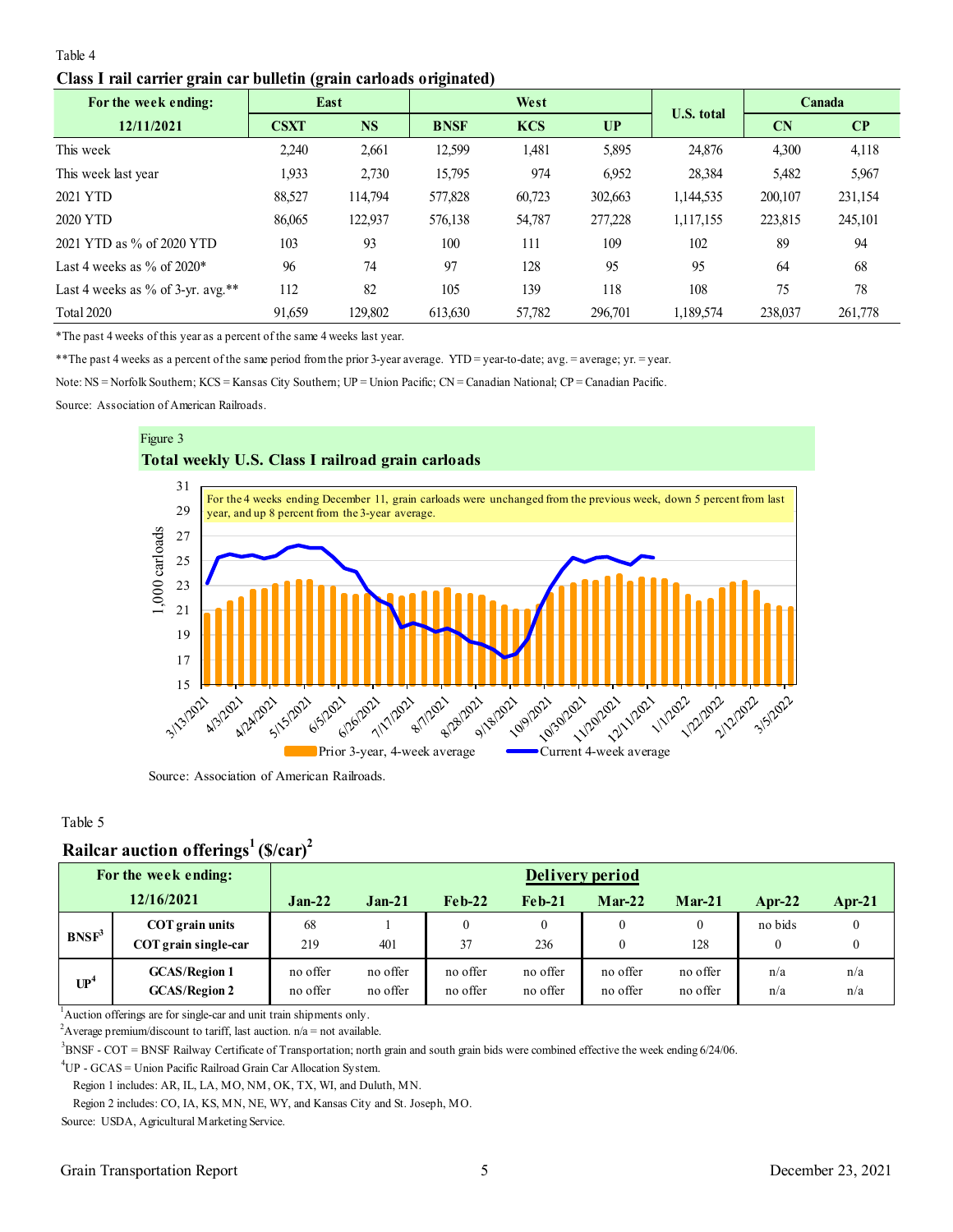The **secondary rail market** information reflects trade values for service that was originally purchased from the railroad carrier as some form of guaranteed freight. The **auction and secondary rail** values are indicators of rail service quality and demand/ supply.



# **Bids/offers for railcars to be delivered in January 2022, secondary market**

Note: Non-shuttle bids include unit-train and single-car bids. n/a = not available; avg. = average; yr. = year; BNSF = BNSF Railway; UP = Union Pacific Railroad. Source: USDA, Agricultural Marketing Service.



# Figure 5 **Bids/offers for railcars to be delivered in February 2022, secondary market**

Note: Non-shuttle bids include unit-train and single-car bids. n/a = not available; avg. = average; yr. = year; BNSF = BNSF Railway; UP = Union Pacific Railroad. Source: USDA, Agricultural Marketing Service.

Figure 4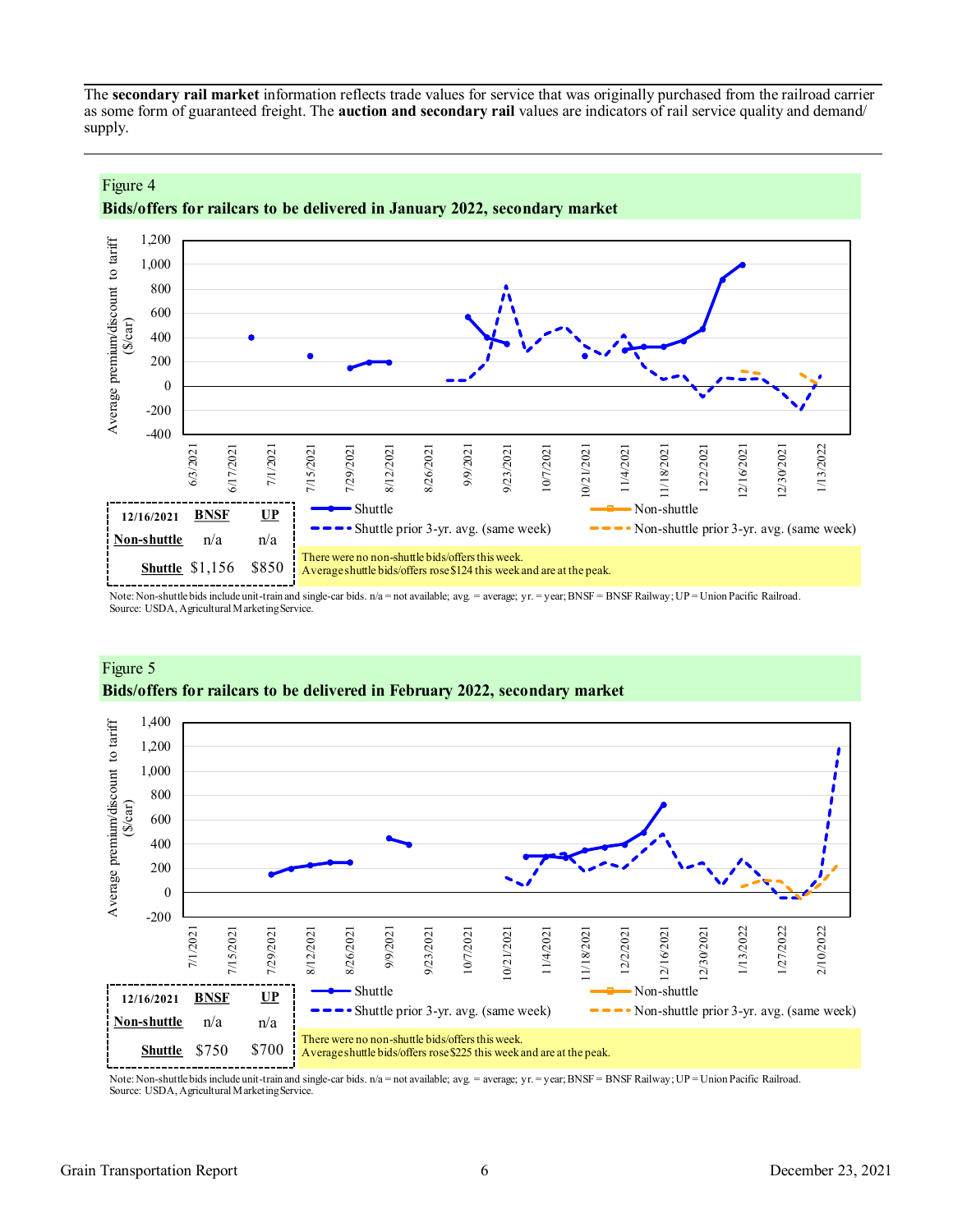

<span id="page-6-0"></span>Figure 6 **Bids/offers for railcars to be delivered in March 2022, secondary market**

Note: Non-shuttle bids include unit-train and single-car bids. n/a = not available; avg. = average; yr. = year; BNSF = BNSF Railway; UP = Union Pacific Railroad. Source: USDA, Agricultural Marketing Service.

#### Table 6

# **Weekly secondary railcar market (\$/car)<sup>1</sup>**

| For the week ending:                                                                                                                                  |          |           |          | <b>Delivery period</b> |          |          |
|-------------------------------------------------------------------------------------------------------------------------------------------------------|----------|-----------|----------|------------------------|----------|----------|
| 12/16/2021                                                                                                                                            | $Jan-22$ | $Fe b-22$ | $Mar-22$ | Apr-22                 | $May-22$ | $Jun-22$ |
| <b>BNSF-GF</b>                                                                                                                                        | n/a      | n/a       | n/a      | n/a                    | n/a      | n/a      |
| Change from last week                                                                                                                                 | n/a      | n/a       | n/a      | n/a                    | n/a      | n/a      |
| Non-shuttle<br>Change from same week 2020                                                                                                             | n/a      | n/a       | n/a      | n/a                    | n/a      | n/a      |
| <b>UP-Pool</b>                                                                                                                                        | n/a      | n/a       | n/a      | n/a                    | n/a      | n/a      |
| Change from last week                                                                                                                                 | n/a      | n/a       | n/a      | n/a                    | n/a      | n/a      |
| Change from same week 2020                                                                                                                            | n/a      | n/a       | n/a      | n/a                    | n/a      | n/a      |
| <b>BNSF-GF</b>                                                                                                                                        | 1,156    | 750       | n/a      | 25                     | n/a      | n/a      |
| Change from last week                                                                                                                                 | 339      | 250       | n/a      | 75                     | n/a      | n/a      |
| Shuttle<br>Change from same week 2020                                                                                                                 | 606      | 150       | n/a      | (113)                  | n/a      | n/a      |
| <b>UP-Pool</b>                                                                                                                                        | 850      | 700       | n/a      | (150)                  | n/a      | n/a      |
| Change from last week                                                                                                                                 | (92)     | 200       | n/a      | (50)                   | n/a      | n/a      |
| Change from same week 2020                                                                                                                            | 521      | 325       | n/a      | (142)                  | n/a      | n/a      |
| <sup>1</sup> Average premium/discount to tariff, \$/car-last week.                                                                                    |          |           |          |                        |          |          |
| Note: Bids listed are market indicators only and are not guaranteed prices. $n/a =$ not available; $GF =$ guaranteed freight; Pool = guaranteed pool; |          |           |          |                        |          |          |
| BNSF = BNSF Railway; UP = Union Pacific Railroad.                                                                                                     |          |           |          |                        |          |          |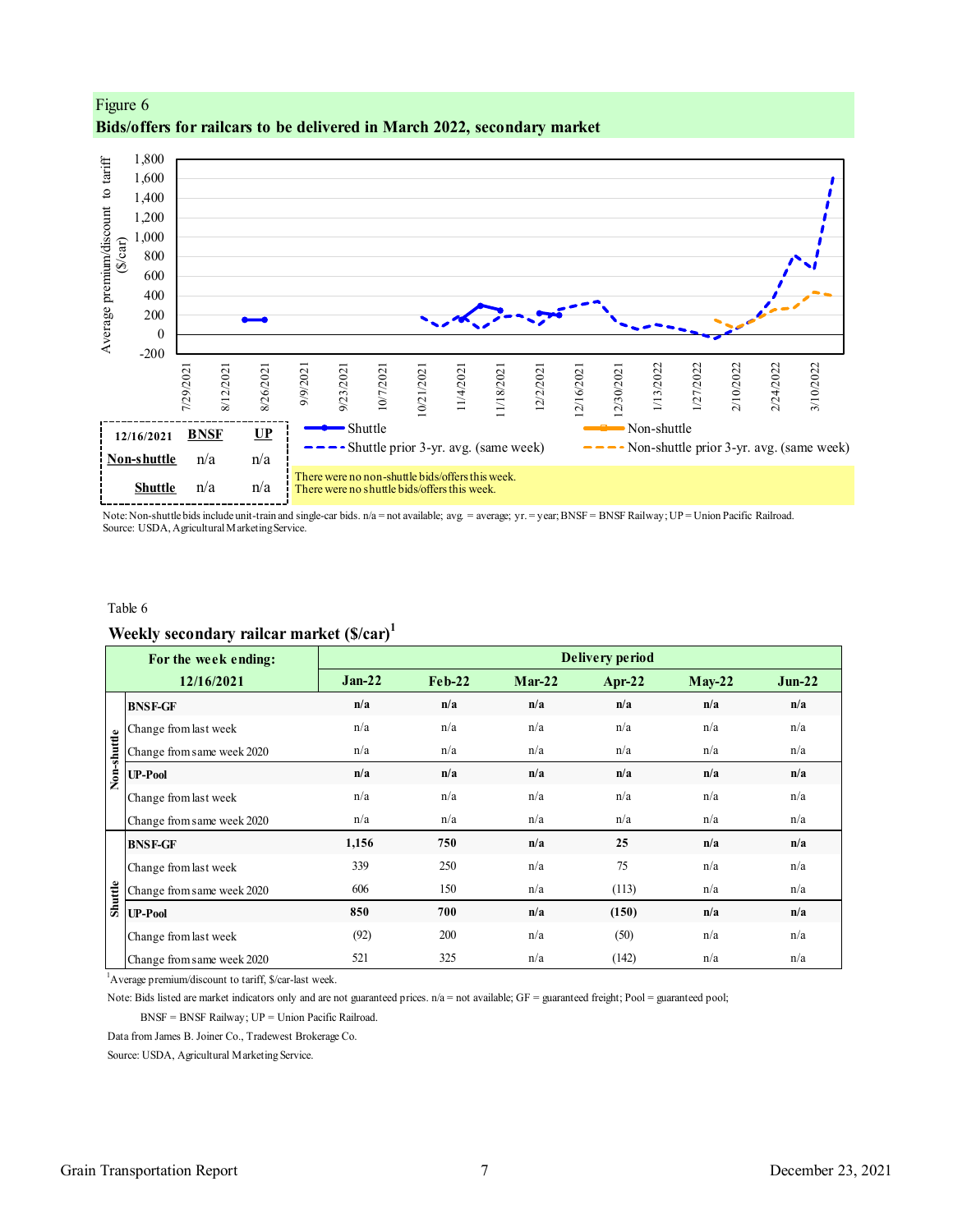The **tariff rail rate** is the base price of freight rail service. Together with **fuel surcharges** and any **auction and secondary rail** values, the tariff rail rate constitutes the full cost of shipping by rail. Typically, auction and secondary rail values are a small fraction of the full cost of shipping by rail relative to the tariff rate. However, during times of high rail demand or short supply, high auction and secondary rail values can exceed the cost of the tariff rate plus fuel surcharge.

#### Table 7

#### **Tariff rail rates for unit and shuttle train shipments<sup>1</sup>**

|               |                            |                                                                                                                                       |          | Fuel      |                            |                     | Percent                  |
|---------------|----------------------------|---------------------------------------------------------------------------------------------------------------------------------------|----------|-----------|----------------------------|---------------------|--------------------------|
|               |                            |                                                                                                                                       | Tariff   | surcharge | Tariff plus surcharge per: |                     | change                   |
| December 2021 | Origin region <sup>3</sup> | Destination region <sup>3</sup>                                                                                                       | rate/car | per car   | metric ton                 | bushel <sup>2</sup> | $Y/Y^4$                  |
| Unit train    |                            |                                                                                                                                       |          |           |                            |                     |                          |
| Wheat         | Wichita, KS                | St. Louis, MO                                                                                                                         | \$3,695  | \$167     | \$38.35                    | \$1.04              | $\overline{4}$           |
|               | Grand Forks, ND            | Duluth-Superior, MN                                                                                                                   | \$3,658  | \$0       | \$36.33                    | \$0.99              | $-13$                    |
|               | Wichita, KS                | Los Angeles, CA                                                                                                                       | \$7,290  | \$0       | \$72.39                    | \$1.97              | 2                        |
|               | Wichita, KS                | New Orleans, LA                                                                                                                       | \$4,525  | \$294     | \$47.85                    | \$1.30              | 5                        |
|               | Sioux Falls, SD            | Galveston-Houston, TX                                                                                                                 | \$7,026  | \$0       | \$69.77                    | \$1.90              | 3                        |
|               | Colby, KS                  | Galveston-Houston, TX                                                                                                                 | \$4,801  | \$322     | \$50.87                    | \$1.38              | 5                        |
|               | Amarillo, TX               | Los Angeles, CA                                                                                                                       | \$5,121  | \$448     | \$55.30                    | \$1.51              | 7                        |
| Corn          | Champaign-Urbana, IL       | New Orleans, LA                                                                                                                       | \$4,000  | \$332     | \$43.02                    | \$1.09              | 9                        |
|               | Toledo, OH                 | Raleigh, NC                                                                                                                           | \$8,130  | \$0       | \$80.73                    | \$2.05              | 4                        |
|               | Des Moines, IA             | Davenport, IA                                                                                                                         | \$2,505  | \$70      | \$25.57                    | \$0.65              | 4                        |
|               | Indianapolis, IN           | Atlanta, GA                                                                                                                           | \$6,227  | \$0       | \$61.84                    | \$1.57              | 4                        |
|               | Indianapolis, IN           | Knoxville, TN                                                                                                                         | \$5,247  | \$0       | \$52.11                    | \$1.32              | 4                        |
|               | Des Moines, IA             | Little Rock, AR                                                                                                                       | \$4,000  | \$207     | \$41.77                    | \$1.06              | 7                        |
|               | Des Moines, IA             | Los Angeles, CA                                                                                                                       | \$5,880  | \$602     | \$64.37                    | \$1.63              | 10                       |
| Soybeans      | Minneapolis, MN            | New Orleans, LA                                                                                                                       | \$3,631  | \$412     | \$40.15                    | \$1.09              | 11                       |
|               | Toledo, OH                 | Huntsville, AL                                                                                                                        | \$6,714  | $\$0$     | \$66.67                    | \$1.81              | $\overline{c}$           |
|               | Indianapolis, IN           | Raleigh, NC                                                                                                                           | \$7,422  | \$0       | \$73.70                    | \$2.01              | $\overline{\mathcal{A}}$ |
|               | Indianapolis, IN           | Huntsville, AL                                                                                                                        | \$5,367  | $\$0$     | \$53.30                    | \$1.45              | $\overline{2}$           |
|               | Champaign-Urbana, IL       | New Orleans, LA                                                                                                                       | \$4,745  | \$332     | \$50.42                    | \$1.37              | 8                        |
| Shuttle train |                            |                                                                                                                                       |          |           |                            |                     |                          |
| Wheat         | Great Falls, MT            | Portland, OR                                                                                                                          | \$4,193  | \$0       | \$41.64                    | \$1.13              | 4                        |
|               | Wichita, KS                | Galveston-Houston, TX                                                                                                                 | \$4,411  | \$0       | \$43.80                    | \$1.19              | 4                        |
|               | Chicago, IL                | Albany, NY                                                                                                                            | \$6,670  | \$0       | \$66.24                    | \$1.80              | 5                        |
|               | Grand Forks, ND            | Portland, OR                                                                                                                          | \$5,851  | \$0       | \$58.10                    | \$1.58              | $\mathfrak{Z}$           |
|               | Grand Forks, ND            | Galveston-Houston, TX                                                                                                                 | \$5,721  | \$0       | \$56.81                    | \$1.55              | $-5$                     |
|               | Colby, KS                  | Portland, OR                                                                                                                          | \$6,012  | \$528     | \$64.94                    | \$1.77              | 7                        |
| Corn          | Minneapolis, MN            | Portland, OR                                                                                                                          | \$5,380  | \$0       | \$53.43                    | \$1.36              | 4                        |
|               | Sioux Falls, SD            | Tacoma, WA                                                                                                                            | \$5,340  | \$0       | \$53.03                    | \$1.35              | 4                        |
|               | Champaign-Urbana, IL       | New Orleans, LA                                                                                                                       | \$3,920  | \$332     | \$42.22                    | \$1.07              | 10                       |
|               | Lincoln, NE                | Galveston-Houston, TX                                                                                                                 | \$4,080  | \$0       | \$40.52                    | \$1.03              | 5                        |
|               | Des Moines, IA             | Amarillo, TX                                                                                                                          | \$4,420  | \$260     | \$46.47                    | \$1.18              | 7                        |
|               | Minneapolis, MN            | Tacoma, WA                                                                                                                            | \$5,380  | \$0       | \$53.43                    | \$1.36              | 4                        |
|               | Council Bluffs, IA         | Stockton, CA                                                                                                                          | \$5,300  | $\$0$     | \$52.63                    | \$1.34              | 4                        |
| Soybeans      | Sioux Falls, SD            | Tacoma, WA                                                                                                                            | \$6,050  | \$0       | \$60.08                    | \$1.64              | 3                        |
|               | Minneapolis, MN            | Portland, OR                                                                                                                          | \$6,100  | \$0       | \$60.58                    | \$1.65              | 3                        |
|               | Fargo, ND                  | Tacoma, WA                                                                                                                            | \$5,950  | \$0       | \$59.09                    | \$1.61              | 3                        |
|               | Council Bluffs, IA         | New Orleans, LA                                                                                                                       | \$4,975  | \$383     | \$53.21                    | \$1.45              | 8                        |
|               | Toledo, OH                 | Huntsville, AL                                                                                                                        | \$4,954  | \$0       | \$49.20                    | \$1.34              | $\bf{0}$                 |
|               | Grand Island, NE           | Portland, OR                                                                                                                          | \$5,360  | \$540     | \$58.59                    | \$1.59              | 10                       |
|               |                            | ${}^{1}$ A unit train refers to shipments of at least 25 cars. Shuttle train rates are generally available for qualified shipments of |          |           |                            |                     |                          |

75-120 cars that meet railroad efficiency requirements.

<sup>2</sup>Approximate load per car = 111 short tons (100.7 metric tons): corn 56 pounds per bushel (lbs/bu), wheat and soybeans 60 lbs/bu.

<sup>3</sup>Regional economic areas are defined by the Bureau of Economic Analysis (BEA).

 $4$ Percentage change year over year (Y/Y) calculated using tariff rate plus fuel surcharge.

Source: BNSF Railway, Canadian National Railway, CSX Transportation, and Union Pacific Railroad.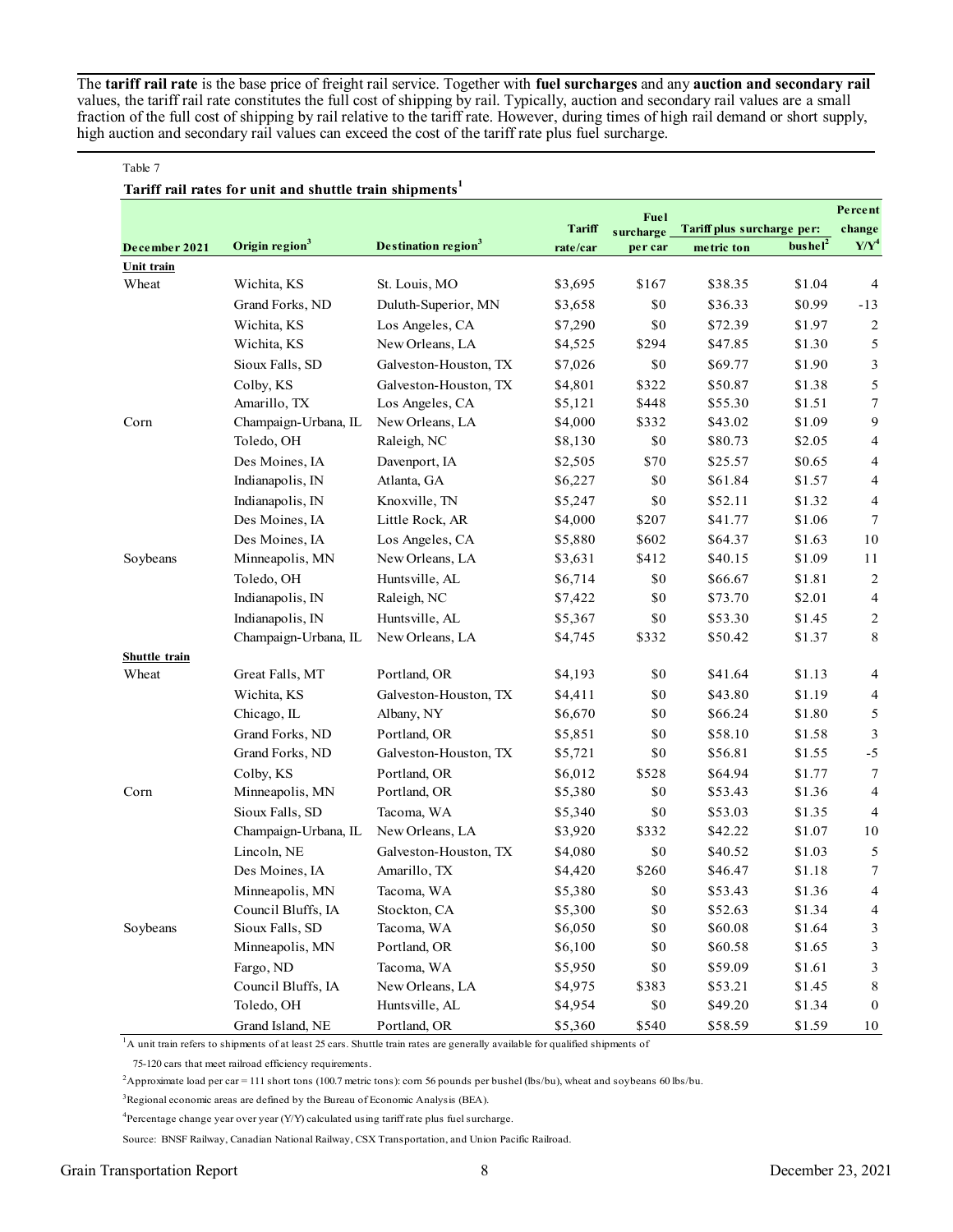|                  | Date: December 2021 |                           |                      | Fuel                 |                         | <b>Tariff rate plus</b> | Percent             |
|------------------|---------------------|---------------------------|----------------------|----------------------|-------------------------|-------------------------|---------------------|
|                  | Origin              |                           | <b>Tariff rate</b>   | surcharge            |                         | fuel surcharge per:     | change <sup>4</sup> |
| <b>Commodity</b> | state               | <b>Destination region</b> | per car <sup>1</sup> | per car <sup>2</sup> | metric ton <sup>3</sup> | bushel <sup>3</sup>     | Y/Y                 |
| Wheat            | MT                  | Chihuahua, CI             | \$7,699              | \$0                  | \$78.67                 | \$2.14                  | 4                   |
|                  | OK                  | Cuautitlan, EM            | \$6,900              | \$230                | \$72.85                 | \$1.98                  | 6                   |
|                  | KS                  | Guadalajara, JA           | \$7,619              | \$719                | \$85.19                 | \$2.32                  | 7                   |
|                  | TX                  | Salinas Victoria, NL      | \$4,420              | \$138                | \$46.57                 | \$1.27                  | 4                   |
| Corn             | IA                  | Guadalajara, JA           | \$9,102              | \$663                | \$99.77                 | \$2.53                  | 6                   |
|                  | <b>SD</b>           | Celaya, GJ                | \$8,300              | \$0                  | \$84.81                 | \$2.15                  | 2                   |
|                  | $\rm NE$            | Queretaro, QA             | \$8,322              | \$462                | \$89.75                 | \$2.28                  | 5                   |
|                  | <b>SD</b>           | Salinas Victoria, NL      | \$6,905              | \$0                  | \$70.55                 | \$1.79                  | $\mathbf{0}$        |
|                  | MO                  | Tlalnepantla, EM          | \$7,687              | \$450                | \$83.14                 | \$2.11                  | 5                   |
|                  | SD <sub></sub>      | Torreon, CU               | \$7,825              | \$0                  | \$79.95                 | \$2.03                  | $\overline{c}$      |
| Soybeans         | MO                  | Bojay (Tula), HG          | \$8,647              | \$614                | \$94.63                 | \$2.57                  | 5                   |
|                  | $\rm NE$            | Guadalajara, JA           | \$9,207              | \$646                | \$100.67                | \$2.74                  | 5                   |
|                  | IA                  | El Castillo, JA           | \$9,510              | \$0                  | \$97.17                 | \$2.64                  |                     |
|                  | <b>KS</b>           | Torreon, CU               | \$8,109              | \$466                | \$87.61                 | \$2.38                  | 5                   |
| Sorghum          | NE                  | Celaya, GJ                | \$7,932              | \$597                | \$87.15                 | \$2.21                  | 6                   |
|                  | <b>KS</b>           | Queretaro, QA             | \$8,108              | \$287                | \$85.77                 | \$2.18                  | 3                   |
|                  | NE                  | Salinas Victoria, NL      | \$6,713              | \$231                | \$70.94                 | \$1.80                  | 3                   |
|                  | NE                  | Torreon, CU               | \$7,225              | \$438                | \$78.29                 | \$1.99                  | 6                   |

Table 8 **Tariff rail rates for U.S. bulk grain shipments to Mexico**

<sup>1</sup>Rates are based upon published tariff rates for high-capacity shuttle trains. Shuttle trains are available for qualified

shipments of 75-110 cars that meet railroad efficiency requirements.

2 Fuel surcharge adjusted to reflect the change in Ferrocarril Mexicano, S.A. de C.V railroad fuel surcharge policy as of 10/01/2009.

<sup>3</sup>Approximate load per car = 97.87 metric tons: Corn & Sorghum 56 lbs/bu, Wheat & Soybeans 60 lbs/bu.

<sup>4</sup>Percentage change calculated using tariff rate plus fuel surchage;  $Y/Y = year$  over year.

Sources: BNSF Railway, Union Pacific Railroad, Kansas City Southern.

## Figure 7

# **Railroad fuel surcharges, North American weighted average<sup>1</sup>**



<sup>1</sup> Weighted by each Class I railroad's proportion of grain traffic for the prior year.

\* Beginning January 2009, the Canadian Pacific fuel surcharge is computed by a monthly average of the bi-weekly fuel surcharge.

\*\*CSX strike price changed from \$2.00/gal. to \$3.75/gal. starting January 1, 2015.

Sources: BNSF Railway, Canadian National Railway, CSX Transportation, Canadian Pacific Railway, Union Pacific Railroad, Kansas City Southern Railway, Norfolk Southern Corporation.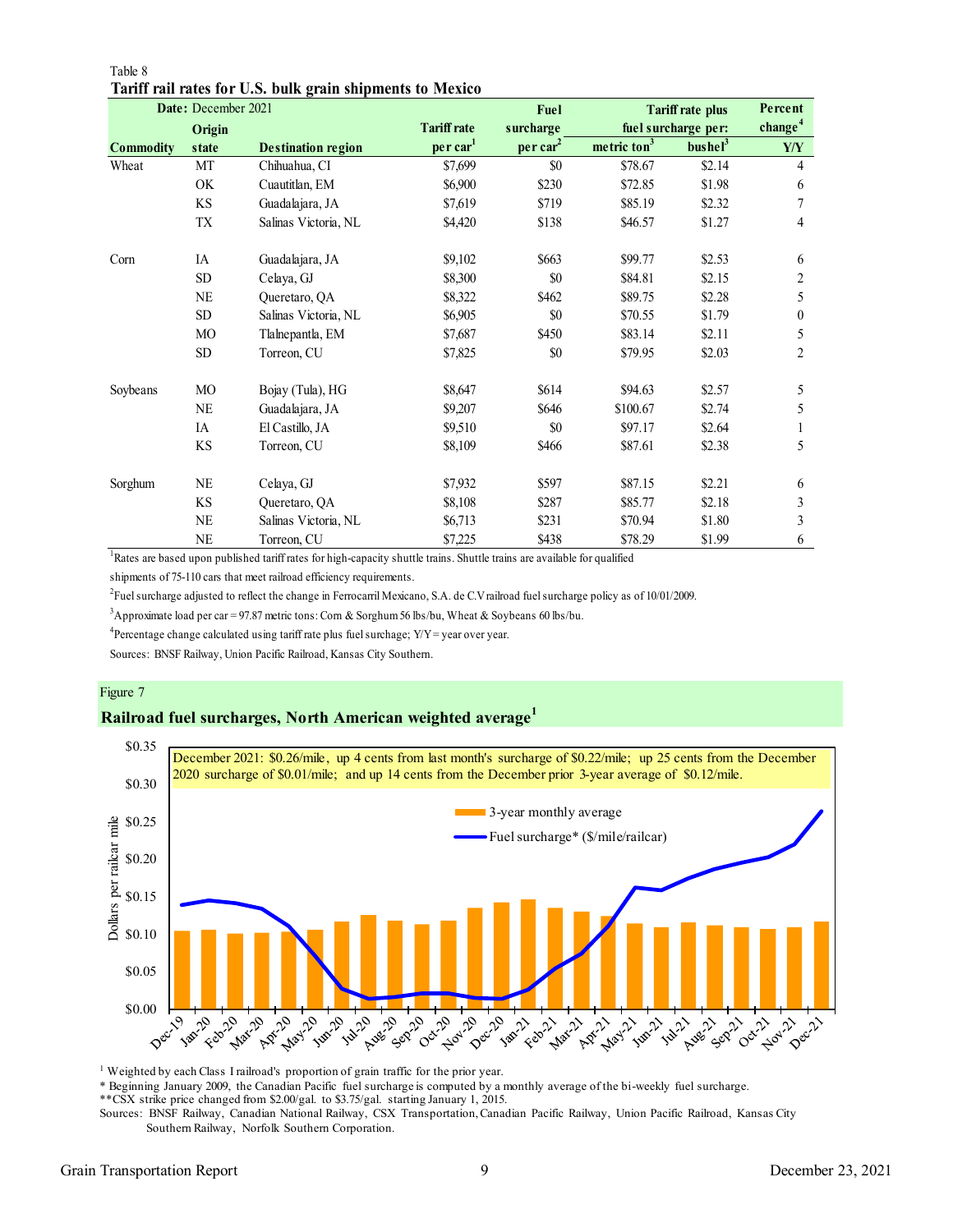# **Barge Transportation**

<span id="page-9-0"></span>Figure 8 **Illinois River barge freight rate1,2**



<sup>1</sup>Rate = percent of 1976 tariff benchmark index (1976 = 100 percent); <sup>2</sup>4 week moving average of the 3-year average. \*Source: USDA, Agricultural Marketing Service.

# Table 9 **Weekly barge freight rates: Southbound only**

|                   |                                           | Twin<br><b>Cities</b> | Mid-<br><b>Mississippi</b> | Lower<br><b>Illinois</b><br><b>River</b> |       | <b>St. Louis</b> Cincinnati | Lower<br>Ohio | Cairo-<br><b>Memphis</b> |
|-------------------|-------------------------------------------|-----------------------|----------------------------|------------------------------------------|-------|-----------------------------|---------------|--------------------------|
| Rate <sup>1</sup> | 12/21/2021                                |                       | 675                        | 738                                      | 725   | 663                         | 663           | 550                      |
|                   | 12/14/2021                                |                       | 673                        | 655                                      | 635   | 645                         | 645           | 545                      |
| \$/ton            | 12/21/2021                                |                       | 35.91                      | 34.24                                    | 28.93 | 31.09                       | 26.79         | 17.27                    |
|                   | 12/14/2021                                | -                     | 35.80                      | 30.39                                    | 25.34 | 30.25                       | 26.06         | 17.11                    |
|                   | Current week % change from the same week: |                       |                            |                                          |       |                             |               |                          |
|                   | Last year                                 |                       |                            | 79                                       | 136   | 88                          | 88            | 101                      |
|                   | $3$ -year avg. $2$                        |                       | $\overline{\phantom{a}}$   | 90                                       | 154   | 100                         | 100           | 112                      |
| Rate <sup>1</sup> | January                                   |                       |                            | 557                                      | 488   | 507                         | 507           | 377                      |
|                   | March                                     |                       | 438                        | 420                                      | 333   | 377                         | 377           | 300                      |

Source: USDA, Agricultural Marketing Service. <sup>1</sup>Rate = percent of 1976 tariff benchmark index (1976 = 100 percent); <sup>2</sup>4-week moving average; ton = 2,000 pounds; "-" not available due to lock closure.

# **Figure 9 Benchmark tariff rates**

## **Calculating barge rate per ton:** (Rate \* 1976 tariff benchmark rate per ton)/100

Select applicable index from market quotes are included in tables on this page. The 1976 benchmark rates per ton are provided in map.

*Map Credit: USDA, Agricultural Marketing Service* 

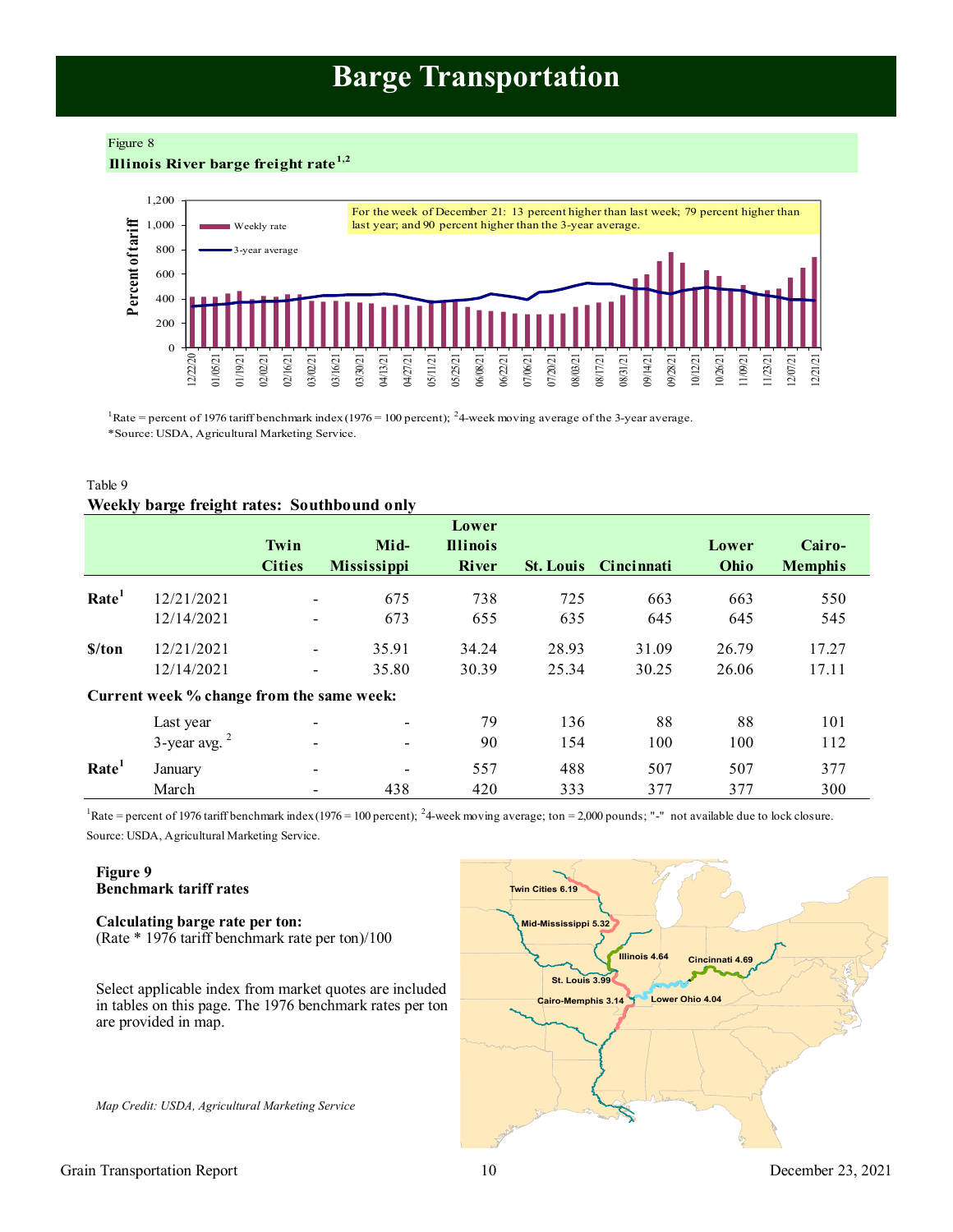# <span id="page-10-0"></span>Figure 10 **Barge movements on the Mississippi River<sup>1</sup> (Locks 27 - Granite City, IL)**



<sup>1</sup> The 3-year average is a 4-week moving average.

Source: U.S. Army Corps of Engineers.

### Table 10

# **Barge grain movements (1,000 tons)**

| For the week ending 12/18/2021    | Corn     | Wheat    | <b>Soybe ans</b> | Other          | <b>Total</b> |
|-----------------------------------|----------|----------|------------------|----------------|--------------|
| <b>Mississippi River</b>          |          |          |                  |                |              |
| Rock Island, IL (L15)             | $\theta$ | $\theta$ | 24               | $\theta$       | 24           |
| Winfield, MO (L25)                | 93       | 3        | 104              | $\Omega$       | 200          |
| Alton, IL (L26)                   | 245      | 3        | 257              | $\Omega$       | 505          |
| Granite City, IL (L27)            | 273      | 3        | 245              | $\theta$       | 522          |
| <b>Illinois River (La Grange)</b> | 163      | $\theta$ | 134              | $\theta$       | 298          |
| <b>Ohio River (Olmsted)</b>       | 117      | 18       | 100              | $\theta$       | 236          |
| Arkansas River (L1)               | $\theta$ | 20       | 45               | $\theta$       | 64           |
| Weekly total - 2021               | 391      | 41       | 391              | $\theta$       | 822          |
| Weekly total - 2020               | 376      | 21       | 722              | $\mathfrak{D}$ | 1,120        |
| $2021$ YTD <sup>1</sup>           | 22.951   | 1,610    | 10,683           | 278            | 35,521       |
| $2020$ YTD <sup>1</sup>           | 17,602   | 1,729    | 17,758           | 223            | 37,311       |
| 2021 as % of 2020 YTD             | 130      | 93       | 60               | 125            | 95           |
| Last 4 weeks as % of $2020^2$     | 109      | 109      | 61               | 213            | 79           |
| Total 2020                        | 18,942   | 1,765    | 19,205           | 237            | 40,149       |

<sup>1</sup> Weekly total, YTD (year-to-date), and calendar year total include MI/27, OH/Olmsted, and AR/1; Other refers to oats, barley, sorghum, and rye.

Total may not add exactly due to rounding..

<sup>2</sup> As a percent of same period in 2020.

Note: L (as in "L15") refers to a lock, locks, or locks and dam facility.

Source: U.S. Army Corps of Engineers.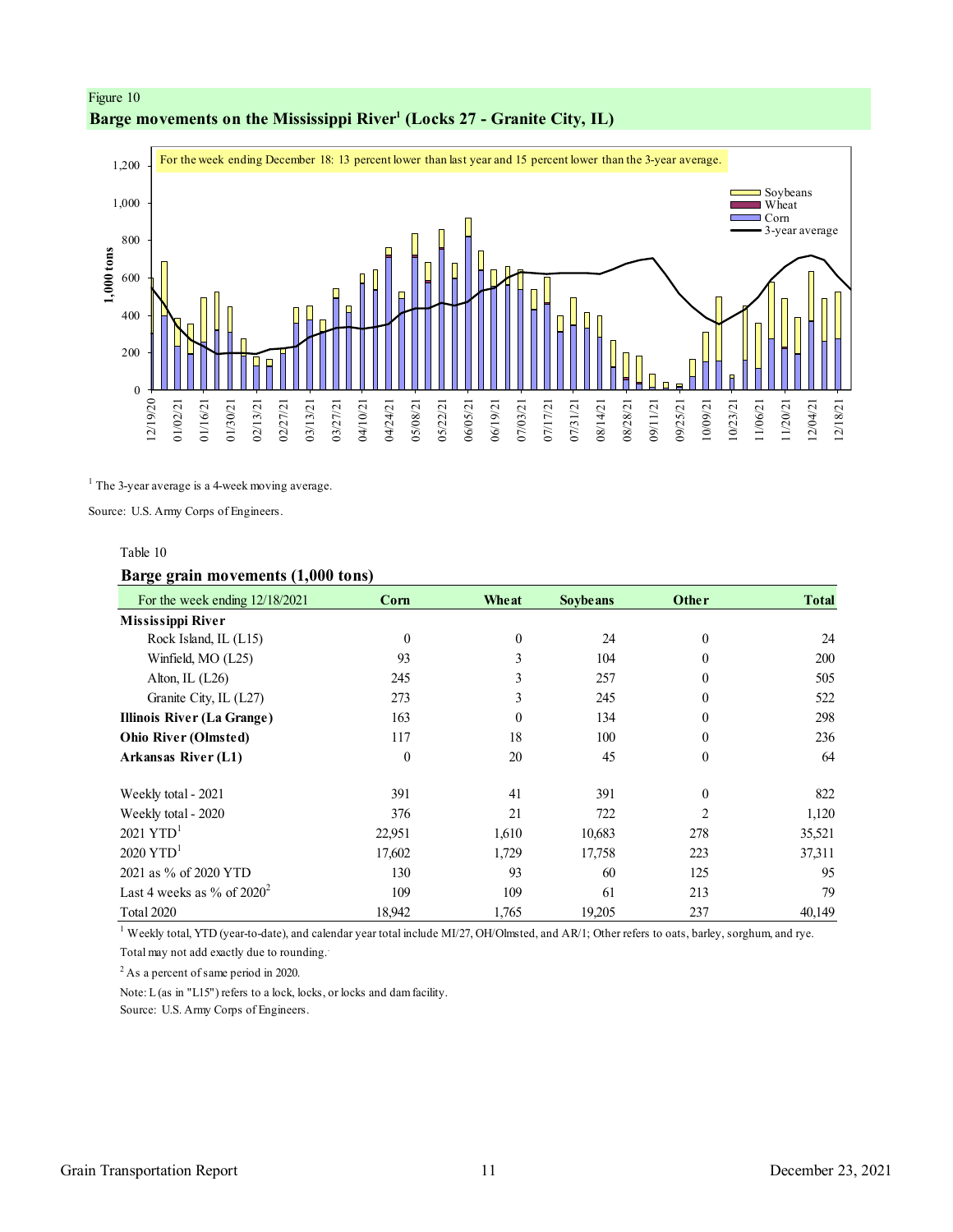<span id="page-11-0"></span>



Source: U.S. Army Corps of Engineers.



## Figure 12 **Grain barges for export in New Orleans region**

Note: Olmsted = Olmsted Locks and Dam.

0

12/19/20 1/2/21 1/16/21 1/30/21 2/13/21 2/27/21 3/13/21 3/27/21 4/10/21 4/24/21 5/8/21 5/22/21 6/5/21 6/19/21 7/3/21 7/17/21 7/31/21 8/14/21 8/28/21 9/11/21 9/25/21 10/9/21 10/23/21 11/6/21 11/20/21 12/4/21 12/18/21

200

Source: U.S. Army Corps of Engineers and USDA, Agricultural Marketing Service.

Downbound grain barges Locks 27, 1, and Olmsted

Grain barges unloaded in New Orleans

# 800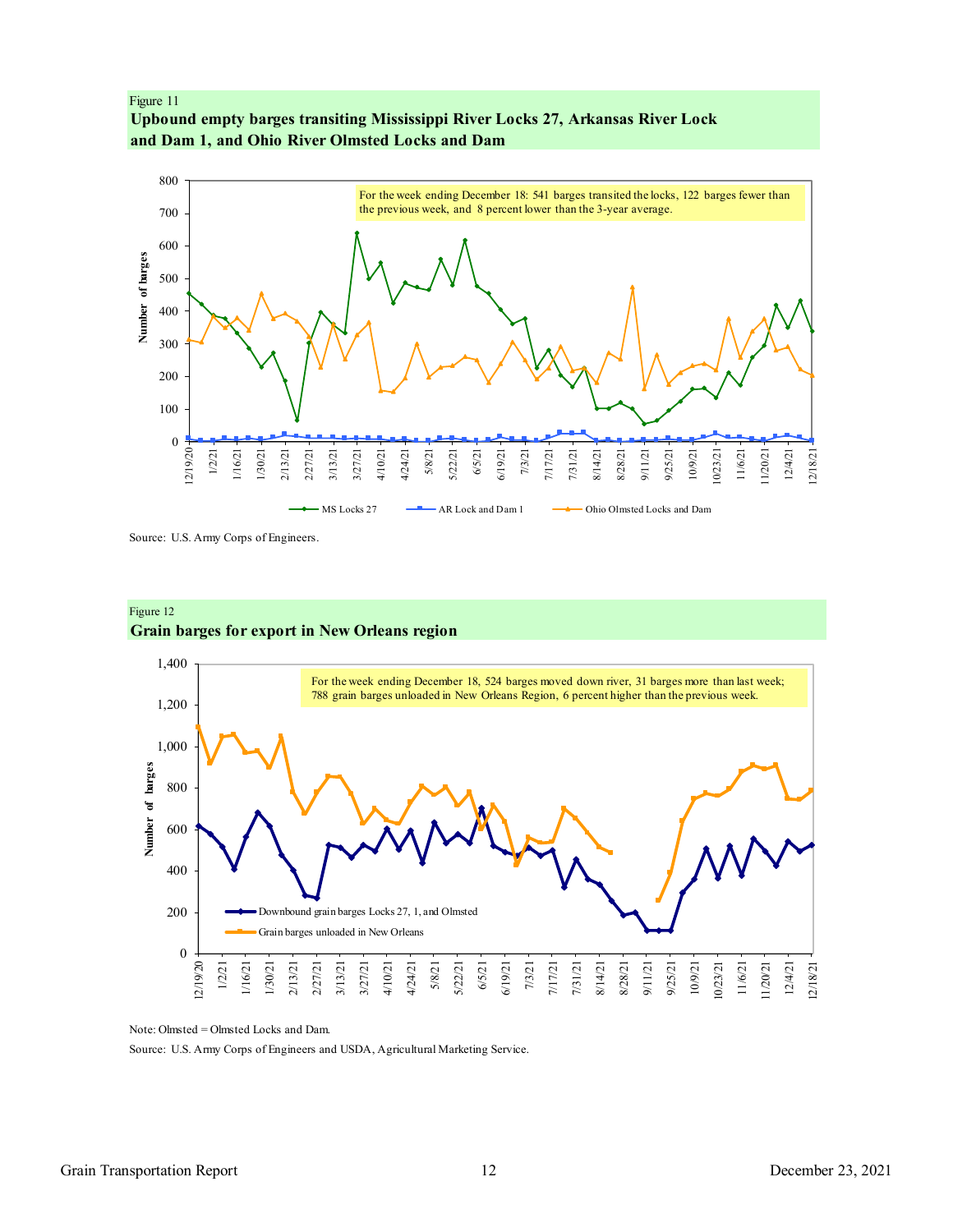<span id="page-12-0"></span>The **weekly diesel price** provides a proxy for trends in U.S. truck rates as diesel fuel is a significant expense for truck grain movements.

|             |                            |       | <b>Change from</b> |          |
|-------------|----------------------------|-------|--------------------|----------|
| Region      | <b>Location</b>            | Price | Week ago           | Year ago |
| Ι           | <b>East Coast</b>          | 3.611 | $-0.022$           | 0.959    |
|             | New England                | 3.633 | $-0.010$           | 0.999    |
|             | Central Atlantic           | 3.792 | $-0.019$           | 0.957    |
|             | Lower Atlantic             | 3.496 | $-0.025$           | 0.963    |
| $_{\rm II}$ | Midwest                    | 3.492 | $-0.020$           | 0.933    |
| Ш           | <b>Gulf</b> Coast          | 3.339 | $-0.033$           | 0.960    |
| IV          | Rocky Mountain             | 3.731 | $-0.027$           | 1.149    |
| V           | <b>West Coast</b>          | 4.381 | $-0.017$           | 1.284    |
|             | West Coast less California | 3.941 | $-0.029$           | 1.173    |
|             | California                 | 4.768 | $-0.007$           | 1.398    |
| Total       | <b>United States</b>       | 3.626 | $-0.023$           | 1.007    |

<sup>1</sup>Diesel fuel prices include all taxes. Prices represent an average of all types of diesel fuel.

Source: U.S. Department of Energy, Energy Information Administration.



Source: U.S. Department of Energy, Energy Information Administration, Retail On-Highway Diesel Prices.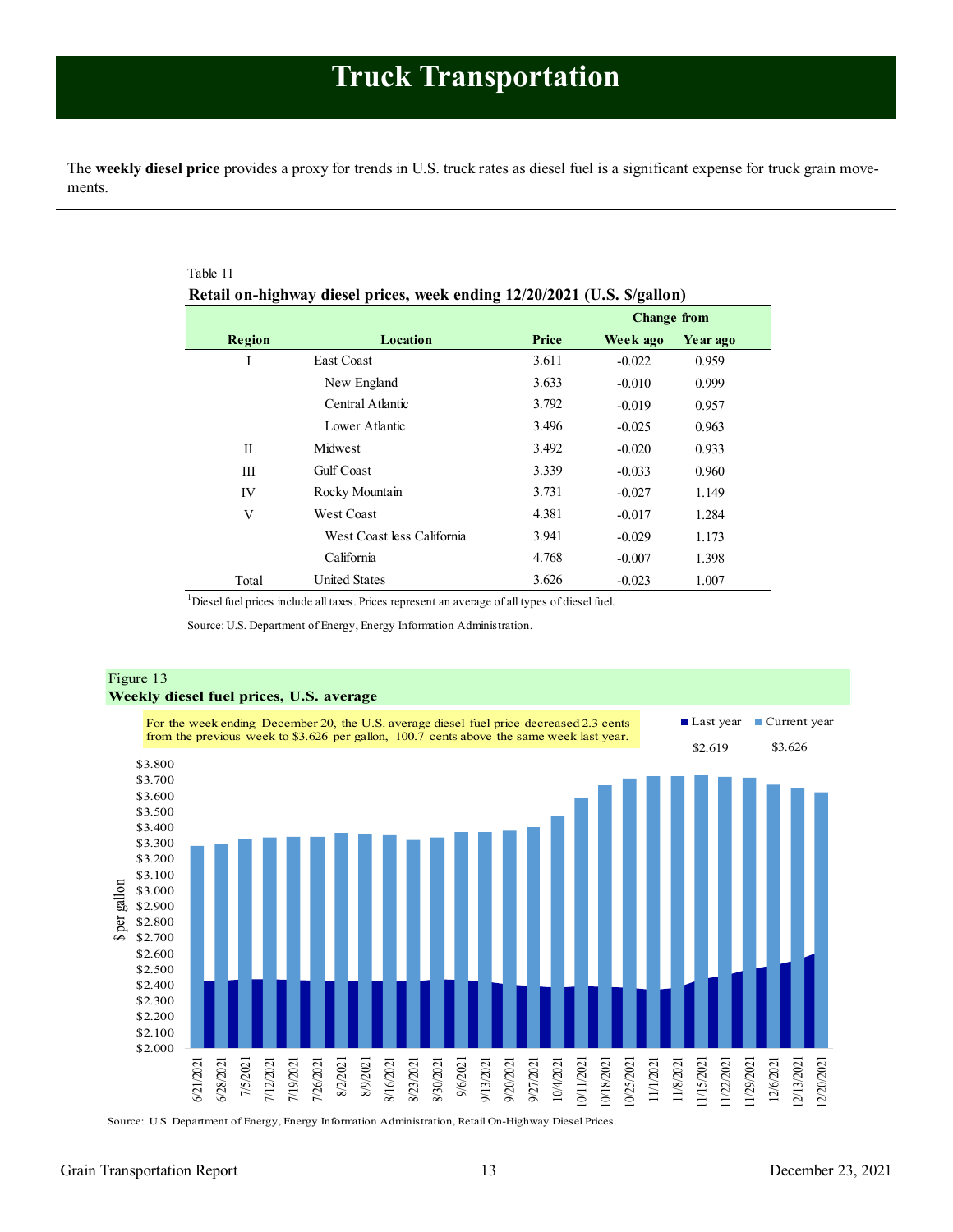# **Grain Exports**

# <span id="page-13-1"></span><span id="page-13-0"></span>Table 12

# **U.S. export balances and cumulative exports (1,000 metric tons)**

|                                                |            |            | Wheat      |            |            |           | Corn   | <b>Soybeans</b> | <b>Total</b> |
|------------------------------------------------|------------|------------|------------|------------|------------|-----------|--------|-----------------|--------------|
| For the week ending                            | <b>HRW</b> | <b>SRW</b> | <b>HRS</b> | <b>SWW</b> | <b>DUR</b> | All wheat |        |                 |              |
| Export balances <sup>1</sup>                   |            |            |            |            |            |           |        |                 |              |
| 12/9/2021                                      | 2,195      | 686        | 1,184      | 797        | 36         | 4,897     | 26,867 | 14,691          | 46,455       |
| This week year ago                             | 1,645      | 438        | 1,595      | 2,649      | 159        | 6,486     | 29,527 | 21,422          | 57,435       |
| Cumulative exports-marketing year <sup>2</sup> |            |            |            |            |            |           |        |                 |              |
| 2021/22 YTD                                    | 3,901      | 1,537      | 2,850      | 1,929      | 97         | 10,314    | 11,645 | 25,423          | 47,381       |
| 2020/21 YTD                                    | 5,251      | 1,028      | 3,846      | 2,604      | 433        | 13,163    | 12,053 | 32,248          | 57,464       |
| YTD 2021/22 as % of 2020/21                    | 74         | 149        | 74         | 74         | 22         | 78        | 97     | 79              | 82           |
| Last 4 wks. as % of same period $2020/21*$     | 124        | 144        | 74         | 30         | 28         | 72        | 88     | 74              | 81           |
| Total 2020/21                                  | 8,331      | 1,744      | 7,337      | 6,281      | 654        | 24,347    | 66,702 | 60,287          | 151,336      |
| Total 2019/20                                  | 9,526      | 2,318      | 6,960      | 4,751      | 922        | 24,477    | 42,622 | 43,994          | 111,094      |

<sup>1</sup> Current unshipped (outstanding) export sales to date.

 $2^2$  Shipped export sales to date; 2021/22 marketing year now in effect for wheat, corn and soybeans.

Note: marketing year: wheat = 6/01-5/31, corn and soybeans = 9/01-8/31. YTD = year-to-date; wks. = weeks; HRW= hard red winter; SRW = soft red winter;

HRS= hard red spring; SWW= soft white wheat; DUR= durum.

Source: USDA, Foreign Agricultural Service.

## Table 13

# **Top 5 importers<sup>1</sup> of U.S. corn**

| Table 13                                  |              |                                |              |                      |  |
|-------------------------------------------|--------------|--------------------------------|--------------|----------------------|--|
| Top 5 importers <sup>1</sup> of U.S. corn |              |                                |              |                      |  |
| For the week ending 12/9/2021             |              | Total commitments <sup>2</sup> | % change     | Exports <sup>3</sup> |  |
|                                           | 2021/22      | 2020/21                        | current MY   | $3-yr$ . avg.        |  |
|                                           | current MY   | last MY                        | from last MY | 2019-21              |  |
|                                           | $1,000$ mt - |                                |              |                      |  |
| Mexico                                    | 11,503       | 9,657                          | 19           | 14,817               |  |
| Japan                                     | 3,148        | 5,146                          | (39)         | 11,082               |  |
| China                                     | 12,210       | 11,552                         | 6            | 7,920                |  |
| Columbia                                  | 2,187        | 1,909                          | 15           | 4,491                |  |
| Korea                                     | 72           | 1,060                          | (93)         | 3,302                |  |
| Top 5 importers                           | 29,120       | 29,324                         | (1)          | 41,613               |  |
| Total U.S. corn export sales              | 38,512       | 41,580                         | (7)          | 53,145               |  |
| % of projected exports                    | 61%          | 59%                            |              |                      |  |
| Change from prior week <sup>2</sup>       | 1,949        | 1,925                          |              |                      |  |
| Top 5 importers' share of U.S. corn       |              |                                |              |                      |  |
| export sales                              | 76%          | 71%                            |              | 78%                  |  |
| <b>USDA</b> forecast December 2021        | 63,613       | 70,051                         | (9)          |                      |  |
| Corn use for ethanol USDA forecast,       |              |                                |              |                      |  |
| December 2021                             | 133,350      | 127,711                        | 4            |                      |  |

 ${}^{1}$ Based on USDA, Foreign Agricultural Service (FAS) marketing year ranking reports for 2020/21; marketing year (MY) = Sep 1 - Aug 31.

<sup>2</sup>Cumulative exports (shipped) + outstanding sales (unshipped), FAS weekly export sales report, or export sales query. Total commitments change (net sales)

<sup>3</sup>FAS marketing year ranking reports (carryover plus accumulated export); yr. = year; avg. = average. from prior week could include revisions from previous week's outstanding sales or accumulated sales.

Note: A red number in parentheses indicates a negative number; mt = metric ton.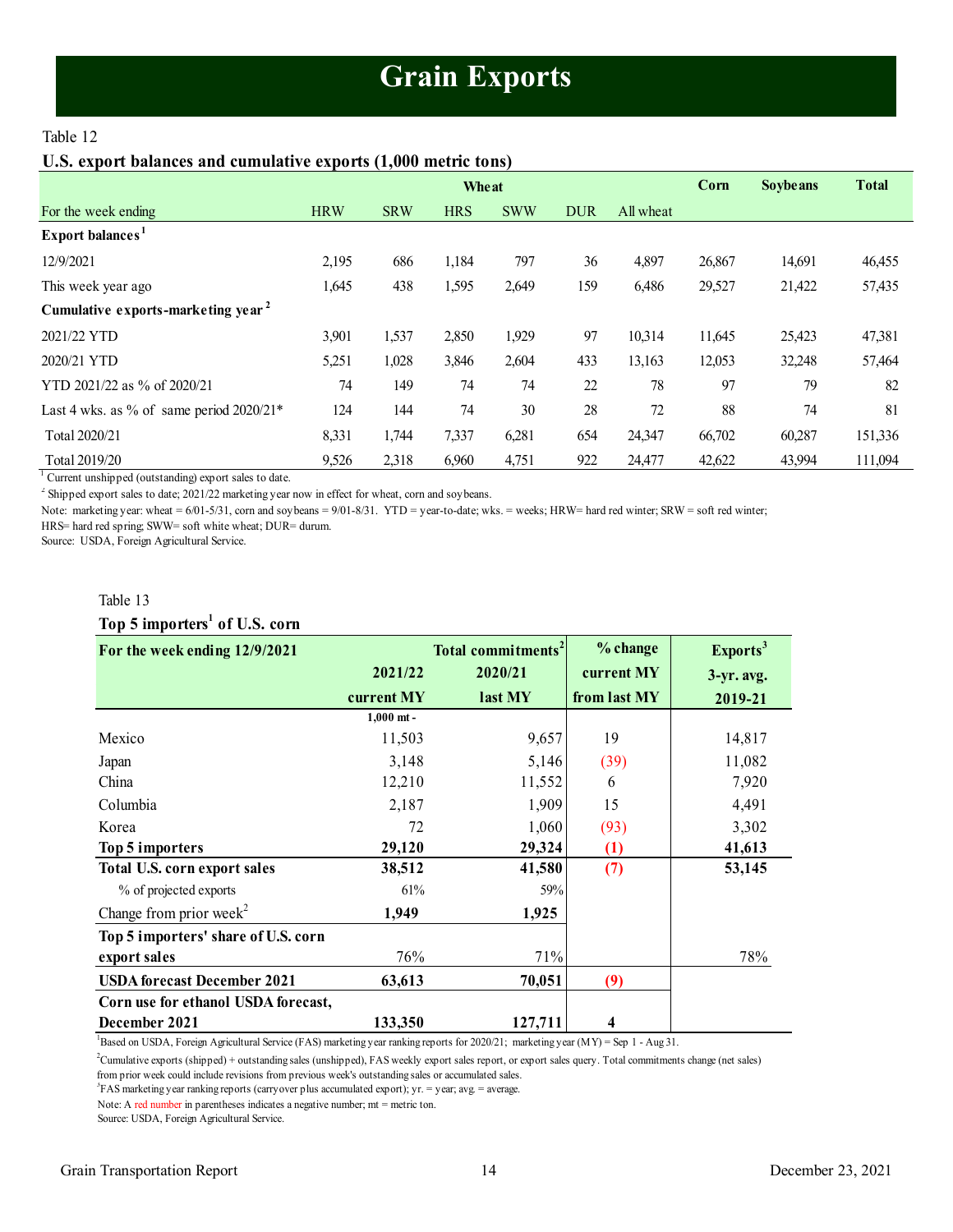## <span id="page-14-0"></span>Table 14

# **Top 5 importers<sup>1</sup> of U.S. soybeans**

| Table 14                                      |                                |         |              |                      |  |  |  |
|-----------------------------------------------|--------------------------------|---------|--------------|----------------------|--|--|--|
| Top 5 importers <sup>1</sup> of U.S. soybeans |                                |         |              |                      |  |  |  |
| For the week ending 12/9/2021                 | Total commitments <sup>2</sup> |         | % change     | Exports <sup>3</sup> |  |  |  |
|                                               | 2021/22                        | 2020/21 | current MY   | $3-yr$ . avg.        |  |  |  |
|                                               | current MY                     | last MY | from last MY | 2018-20              |  |  |  |
|                                               |                                |         |              | $-1,000$ mt -        |  |  |  |
| China                                         | 22,268                         | 31,274  | (29)         | 21,666               |  |  |  |
| Mexico                                        | 2,677                          | 3,384   | (21)         | 4,754                |  |  |  |
| Egypt                                         | 1,751                          | 1,660   | 5            | 3,093                |  |  |  |
| Indonesia                                     | 618                            | 1,029   | (40)         | 2,325                |  |  |  |
| Japan                                         | 1,112                          | 1,059   | 5            | 2,275                |  |  |  |
| Top 5 importers                               | 28,425                         | 38,404  | (26)         | 34,113               |  |  |  |
| Total U.S. soybean export sales               | 40,114                         | 53,670  | (25)         | 50,758               |  |  |  |
| % of projected exports                        | 72%                            | 87%     |              |                      |  |  |  |
| change from prior week <sup>2</sup>           | 1,309                          | 853     |              |                      |  |  |  |
| Top 5 importers' share of U.S.                |                                |         |              |                      |  |  |  |
| soybean export sales                          | 71%                            | 72%     |              | 67%                  |  |  |  |
| <b>USDA</b> forecast, December 2021           | 55,858                         | 61,717  | (9)          |                      |  |  |  |

<sup>1</sup>Based on USDA, Foreign Agricultural Service (FAS) marketing year ranking reports for 2020/21; marketing year (MY) = Sep 1 - Aug 31.  ${}^{3}$ FAS marketing year ranking reports (carryover plus accumulated export); yr. = year; avg. = average. <sup>2</sup>Cumulative exports (shipped) + outstanding sales (unshipped), FAS weekly export sales report, or export sales query. The total commitments change (net sales) from prior week could include revisions from previous week's outstanding sales and/or accumulated sales.

Note: A red number in parentheses indicates a negative number; mt = metric ton.

Source: USDA, Foreign Agricultural Service.

#### Table 15

# **Top 10 importers<sup>1</sup> of all U.S. wheat**

| Table 15                                        |                                                                                     |              |                                        |                                               |
|-------------------------------------------------|-------------------------------------------------------------------------------------|--------------|----------------------------------------|-----------------------------------------------|
| Top 10 importers <sup>1</sup> of all U.S. wheat |                                                                                     |              |                                        |                                               |
| For the week ending 12/9/2021                   | <b>Total Commitments<sup>2</sup></b><br>2021/22<br>2020/21<br>current MY<br>last MY |              | % change<br>current MY<br>from last MY | Exports <sup>3</sup><br>3-yr. avg.<br>2018-20 |
|                                                 |                                                                                     | $1,000$ mt - |                                        | $-1,000$ mt -                                 |
| Mexico                                          | 2,752                                                                               | 2,590        | 6                                      | 3,388                                         |
| Philippines                                     | 2,278                                                                               | 2,501        | (9)                                    | 3,121                                         |
| Japan                                           | 1,740                                                                               | 1,880        | (7)                                    | 2,567                                         |
| Korea                                           | 940                                                                                 | 1,353        | (31)                                   | 1,501                                         |
| Nigeria                                         | 1,573                                                                               | 907          | 73                                     | 1,490                                         |
| China                                           | 848                                                                                 | 2,195        | (61)                                   | 1,268                                         |
| Taiwan                                          | 602                                                                                 | 856          | (30)                                   | 1,187                                         |
| Indonesia                                       | 67                                                                                  | 707          | (91)                                   | 1,131                                         |
| Thailand                                        | 436                                                                                 | 693          | (37)                                   | 768                                           |
| Italy                                           | 174                                                                                 | 534          | (67)                                   | 681                                           |
| Top 10 importers                                | 11,411                                                                              | 14,215       | (20)                                   | 17,102                                        |
| Total U.S. wheat export sales                   | 15,211                                                                              | 19,649       | (23)                                   | 24,617                                        |
| % of projected exports                          | 66%                                                                                 | 73%          |                                        |                                               |
| change from prior week <sup>2</sup>             | 651                                                                                 | 540          |                                        |                                               |
| Top 10 importers' share of U.S.                 |                                                                                     |              |                                        |                                               |
| wheat export sales                              | 75%                                                                                 | 72%          |                                        | 69%                                           |
| <b>USDA</b> forecast, December 2021             | 22,888                                                                              | 27,030       | (15)                                   |                                               |

<sup>1</sup> Based on USDA, Foreign Agricultural Service( FAS) marketing year ranking reports for 2020/21; Marketing year (MY) = Jun 1 - May 31.

 $2$ Cumulative exports (shipped) + outstanding sales (unshipped), FAS weekly export sales report, or export sales query. The total commitments change (net sales) from prior week could include revisions from the previous week's outstanding and/or accumulated sales.

<sup>3</sup> FAS marketing year final reports (carryover plus accumulated export); yr. = year; avg. = average.

Note: A red number in parentheses indicates a negative number.

Source: USDA, Foreign Agricultural Service.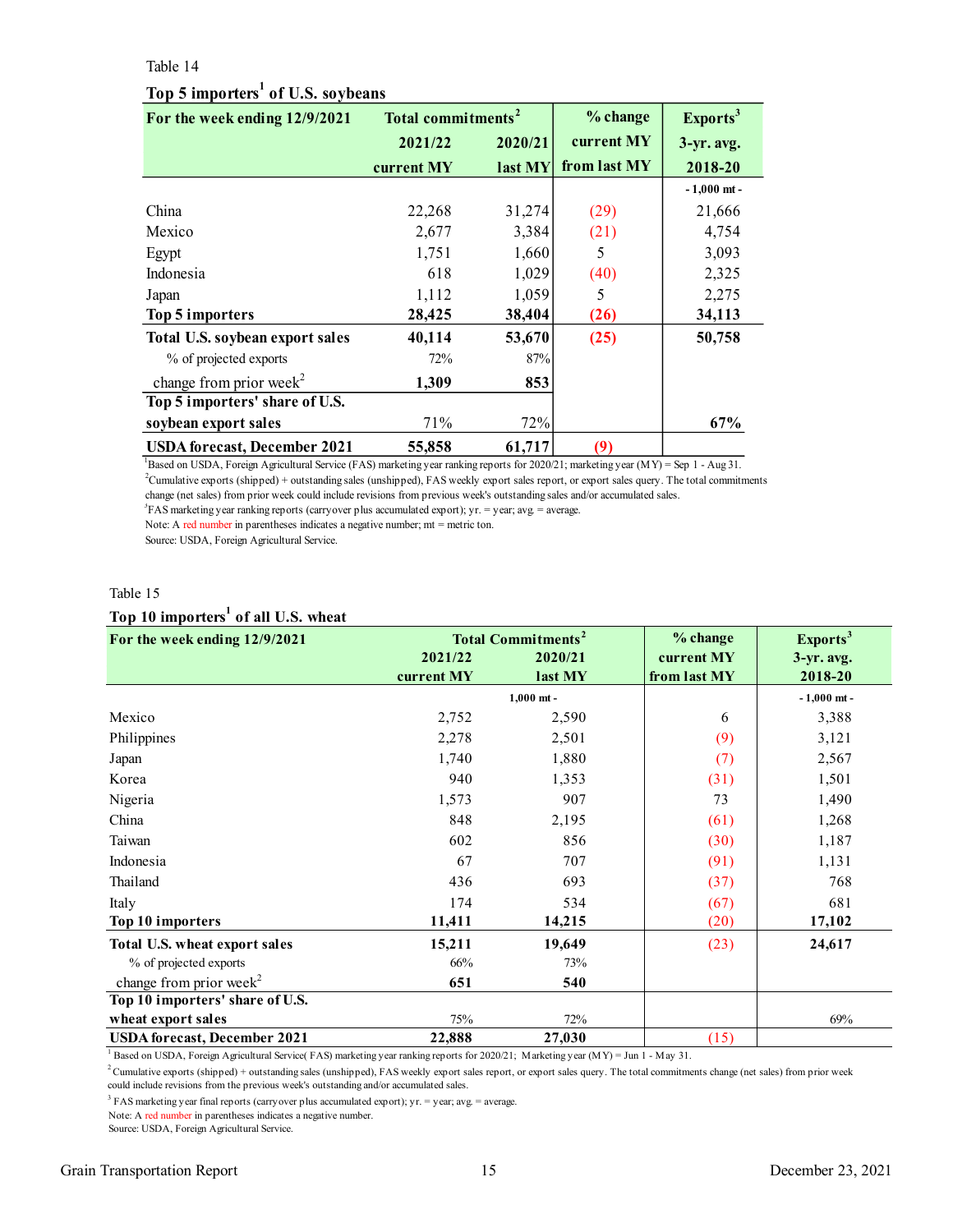# **Grain inspections for export by U.S. port region (1,000 metric tons)**

|                          | For the week ending                                                                                     | <b>Previous</b>  | <b>Current week</b> |           |           | 2021 YTD as   |           | Last 4-weeks as % of: |             |
|--------------------------|---------------------------------------------------------------------------------------------------------|------------------|---------------------|-----------|-----------|---------------|-----------|-----------------------|-------------|
| Port regions             | 12/16/21                                                                                                | week*            | as % of previous    | 2021 YTD* | 2020 YTD* | % of 2020 YTD | Last year | Prior 3-yr. avg.      | 2020 total* |
| <b>Pacific Northwest</b> |                                                                                                         |                  |                     |           |           |               |           |                       |             |
| Wheat                    | 68                                                                                                      | 121              | 56                  | 13,070    | 15,383    | 85            | 51        | 55                    | 15,966      |
| Corn                     | 234                                                                                                     | 250              | 94                  | 13,049    | 9,437     | 138           | 86        | 96                    | 9,969       |
| Soybeans                 | 493                                                                                                     | 496              | 99                  | 13,623    | 13,252    | 103           | 100       | 182                   | 14,028      |
| <b>Total</b>             | 794                                                                                                     | 867              | 92                  | 39,742    | 38,072    | 104           | 84        | 118                   | 39,963      |
| Mississippi Gulf         |                                                                                                         |                  |                     |           |           |               |           |                       |             |
| Wheat                    | 17                                                                                                      | 13               | 135                 | 3,113     | 3,375     | $92$          | 92        | 43                    | 3,422       |
| Corn                     | 497                                                                                                     | 460              | 108                 | 37,751    | 27,459    | 137           | 96        | 104                   | 28,781      |
| Soybeans                 | 960                                                                                                     | 954              | 101                 | 25,163    | 35,848    | $70\,$        | 73        | 104                   | 38,013      |
| Total                    | 1,475                                                                                                   | 1,427            | 103                 | 66,027    | 66,682    | 99            | 78        | 102                   | 70,215      |
| <b>Texas Gulf</b>        |                                                                                                         |                  |                     |           |           |               |           |                       |             |
| Wheat                    | 1                                                                                                       | $80\,$           | 1                   | 3,751     | 4,221     | 89            | 105       | 71                    | 4,248       |
| Corn                     | $\boldsymbol{0}$                                                                                        | $\overline{7}$   | $\boldsymbol{0}$    | 592       | 711       | 83            | 140       | 140                   | 723         |
| Soybeans                 |                                                                                                         | 28               | $\mathfrak z$       | 1,610     | 1,901     | 85            | 33        | 98                    | 2,098       |
| <b>Total</b>             | $\overline{2}$                                                                                          | 115              | $\mathbf 1$         | 5,953     | 6,833     | 87            | 50        | 88                    | 7,068       |
| <b>Interior</b>          |                                                                                                         |                  |                     |           |           |               |           |                       |             |
| Wheat                    | 94                                                                                                      | 36               | 259                 | 2,919     | 2,148     | 136           | 121       | 127                   | 2,263       |
| Corn                     | 226                                                                                                     | 183              | 124                 | 9,754     | 8,427     | 116           | 125       | 137                   | 8,683       |
| Soybeans                 | 150                                                                                                     | 171              | 88                  | 6,270     | 6,967     | $90\,$        | 98        | 117                   | 7,274       |
| <b>Total</b>             | 471                                                                                                     | 390              | 121                 | 18,944    | 17,542    | 108           | 114       | 128                   | 18,220      |
| <b>Great Lakes</b>       |                                                                                                         |                  |                     |           |           |               |           |                       |             |
| Wheat                    | 43                                                                                                      | 33               | 130                 | 510       | 891       | 57            | 66        | 48                    | 891         |
| Corn                     | 23                                                                                                      | $\boldsymbol{0}$ | n/a                 | 145       | 105       | 138           | $70\,$    | 210                   | 111         |
| Soybeans                 | $\boldsymbol{0}$                                                                                        | 0                | n/a                 | 552       | 1,087     | $51\,$        | 7         | 14                    | 1,111       |
| <b>Total</b>             | 66                                                                                                      | 33               | 200                 | 1,206     | 2,082     | 58            | 29        | 40                    | 2,113       |
| <b>Atlantic</b>          |                                                                                                         |                  |                     |           |           |               |           |                       |             |
| Wheat                    | $\boldsymbol{0}$                                                                                        | $\boldsymbol{0}$ | n/a                 | 128       | 65        | 196           | 11        | 32                    | 65          |
| Corn                     | 3                                                                                                       | $\theta$         | n/a                 | 84        | 33        | 254           | n/a       | 208                   | 33          |
| Soybeans                 | 104                                                                                                     | 136              | 76                  | 2,075     | 1,701     | 122           | 98        | 157                   | 1,870       |
| Total                    | 107                                                                                                     | 136              | 78                  | 2,288     | 1,800     | 127           | 93        | 153                   | 1,968       |
| U.S. total from ports*   |                                                                                                         |                  |                     |           |           |               |           |                       |             |
| Wheat                    | 223                                                                                                     | 283              | 79                  | 23,490    | 26,083    | 90            | 65        | 62                    | 26,854      |
| Corn                     | 984                                                                                                     | 901              | 109                 | 61,375    | 46,171    | 133           | 100       | 110                   | 48,301      |
| Soybeans                 | 1,708                                                                                                   | 1,785            | 96                  | 49,295    | 60,757    | 81            | 78        | 121                   | 64,394      |
| Total                    | 2,915                                                                                                   | 2,969            | 98                  | 134,160   | 133,011   | 101           | 81        | 109                   | 139,548     |
|                          | *Data includes revisions from prior weeks; some regional totals may not add exactly due to rounding.    |                  |                     |           |           |               |           |                       |             |
|                          | Source: USDA, Federal Grain Inspection Service; YTD= year-to-date; $n/a$ = not applicable or no change. |                  |                     |           |           |               |           |                       |             |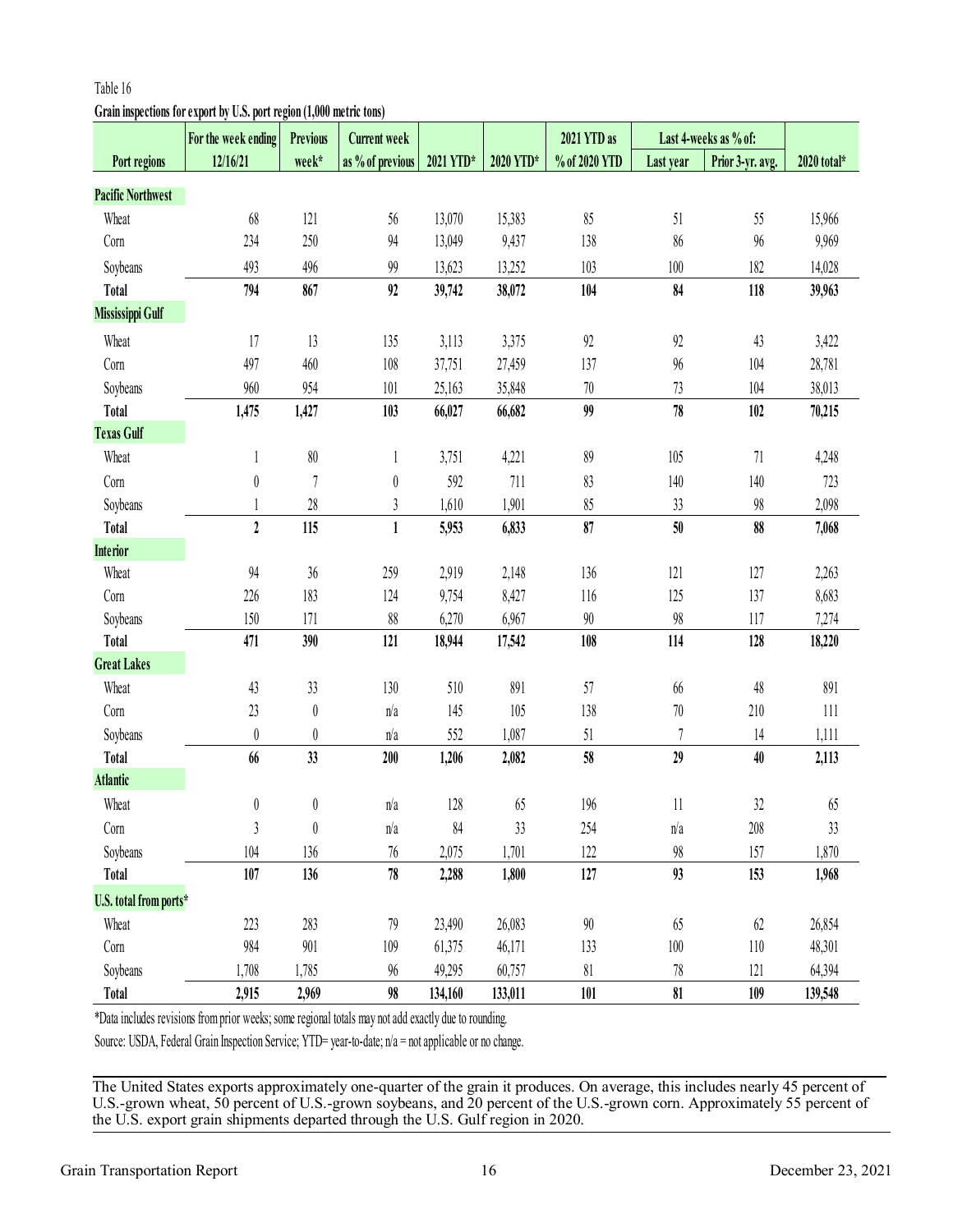

# Figure 14 **U.S. grain inspected for export (wheat, corn, and soybeans)**

Note: 3-year average consists of 4-week running average.

Source: USDA, Federal Grain Inspection Service.





Source: USDA, Federal Grain Inspection Service.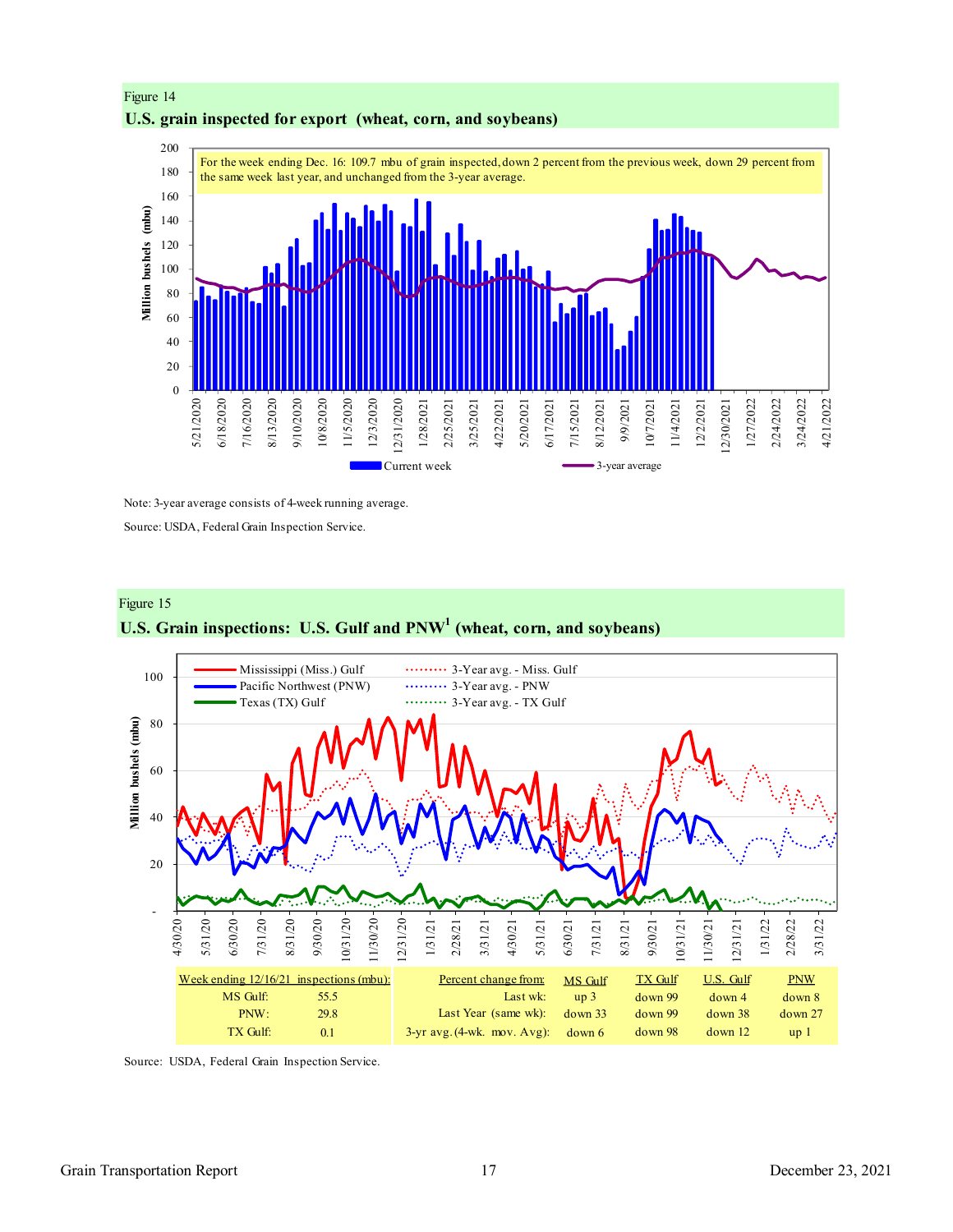# <span id="page-17-1"></span><span id="page-17-0"></span>Table 17

# **Weekly port region grain ocean vessel activity (number of vessels)**

|              |         |        |          | Pacific          |
|--------------|---------|--------|----------|------------------|
|              |         | Gulf   |          | <b>Northwest</b> |
|              |         | Loaded | Due next |                  |
| Date         | In port | 7-days | 10-days  | In port          |
| 12/16/2021   | 33      | 33     | 60       | 21               |
| 12/9/2021    | 40      | 30     | 64       | 20               |
| 2020 range   | (2260)  | (2346) | (3468)   | (724)            |
| 2020 average | 37      | 33     | 49       | 15               |

Source: USDA, Agricultural Marketing Service.





Loaded last 7 days Due next 10 days **Demand A** Loaded 4-year average

<sup>1</sup>U.S. Gulf includes Mississippi, Texas, and East Gulf. Source:USDA, Agricultural Marketing Service.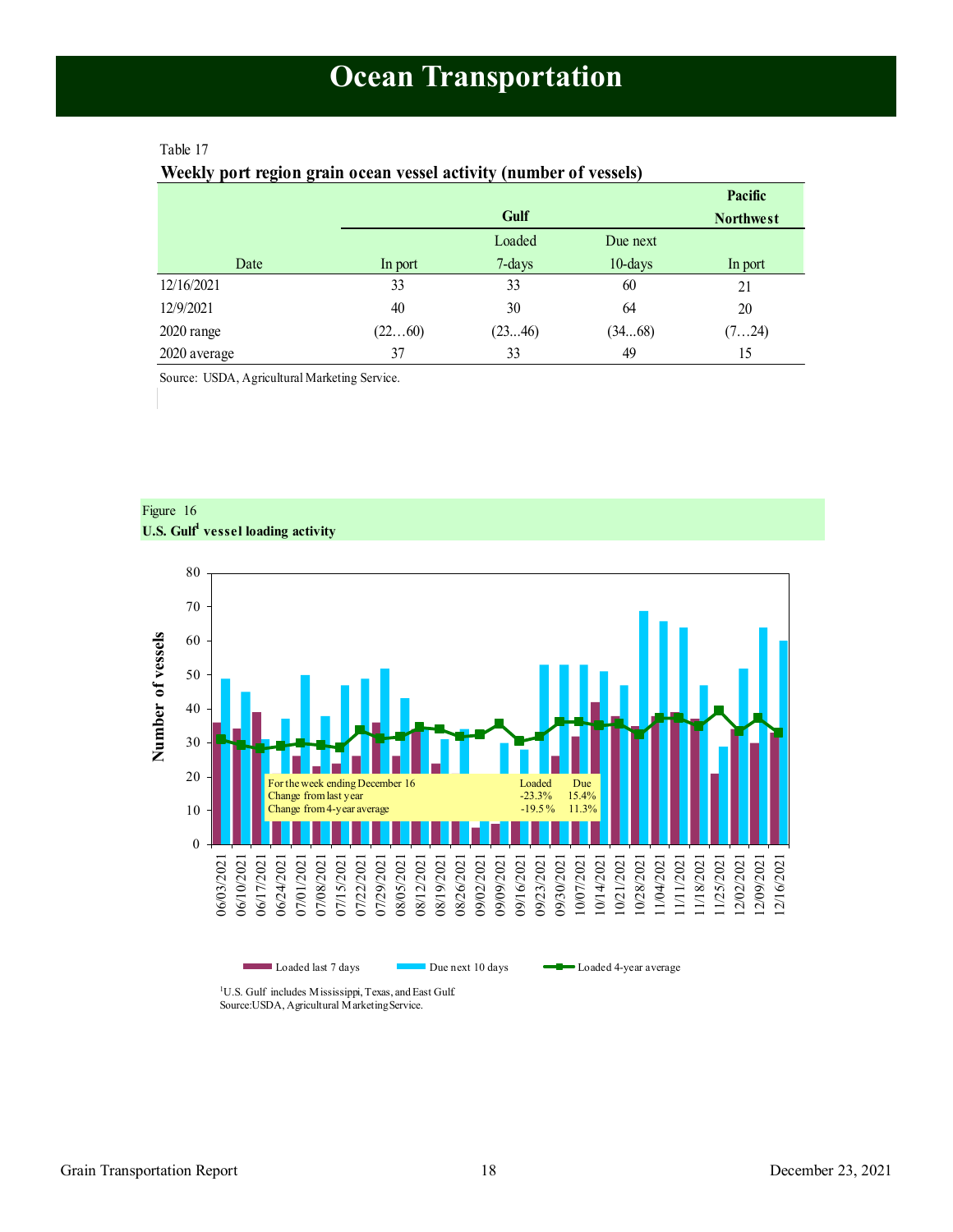# Figure 17 **Grain vessel rates, U.S. to Japan**



Note: PNW = Pacific Northwest

Source: O'Neil Commodity Consulting

Table 18

#### **Ocean freight rates for selected shipments, week ending 12/18/2021**

| <b>Export</b> | <b>Import</b> | Grain       | Loading             | <b>Volume loads</b> | <b>Freight rate</b> |
|---------------|---------------|-------------|---------------------|---------------------|---------------------|
| region        | region        | types       | date                | (metric tons)       | (US\$/metric ton)   |
| U.S. Gulf     | Japan         | Heavy grain | Oct 1/10, 2021      | 48,000              | 70.10               |
| U.S. Gulf     | Japan         | Heavy grain | Aug 21/Sep 9, 2021  | 50,000              | 60.90               |
| U.S. Gulf     | Japan         | Heavy grain | Aug 1/10, 2021      | 50,000              | 69.75               |
| U.S. Gulf     | Sudan         | Wheat       | Sep 1/10, 2021      | 49,000              | 79.12*              |
| U.S. Gulf     | China         | Heavy grain | Dec 1/10, 2021      | 65,000              | 76.00               |
| U.S. Gulf     | China         | Heavy grain | Nov 1/10, 2021      | 66,000              | 89.00               |
| U.S. Gulf     | China         | Heavy grain | Oct 1/10, 2021      | 55,000              | 81.50               |
| U.S. Gulf     | Djibouti      | Wheat       | Jul 6/16, 2021      | 5,880               | 85.70*              |
| U.S. Gulf     | S. Korea      | Heavy grain | Dec 1/10, 2021      | 51,000              | 940.00              |
| <b>PNW</b>    | Japan         | Wheat       | Sep 1, 2021         | 52,170              | 56.55*              |
| <b>PNW</b>    | Japan         | Wheat       | Jul 25/ Aug 5, 2021 | 32,590              | 64.00               |
| <b>PNW</b>    | Taiwan        | Wheat       | Nov 1/10, 2021      | 49,580              | 67.30               |
| <b>PNW</b>    | Taiwan        | Heavy grain | Aug 20/30, 2021     | 35,000              | $64.20*$            |
| <b>PNW</b>    | Taiwan        | Wheat       | Aug 1/10, 2021      | 55,000              | 54.95               |
| Brazil        | N. China      | Heavy grain | Jan 1/5, 2022       | 64,000              | 58.25               |
| Australia     | Japan         | Barley      | Nov 1/10, 2021      | 55,000              | 65.50               |
| River Plate   | South Korea   | Corn        | Oct 21, 2021        | 67,000              | 79.80               |

\* 50 percent of food aid from the United States is required to be shipped on U.S.-flag vessels.

Note: Rates shown are per metric ton (2,204.62 lbs. = 1 metric ton), free on board (F.O.B), except where otherwise indicated;

op = option.

Source: Maritime Research, Inc.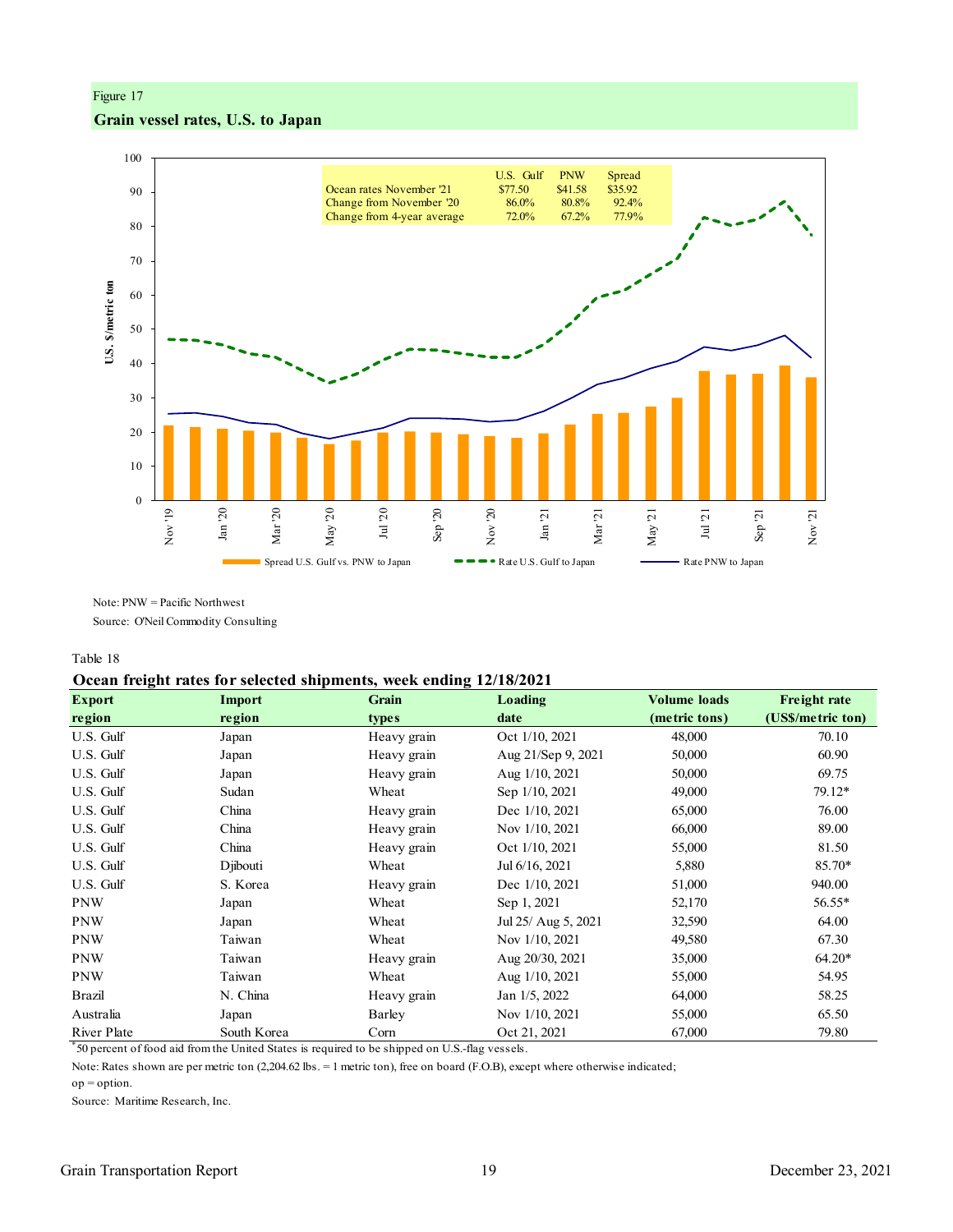In 2020, containers were used to transport 10 percent of total U.S. waterborne grain exports. Approximately 66 percent of U.S. waterborne grain exports in 2020 went to Asia, of which 14 percent were moved in containers. Approximately 95 percent of U.S. waterborne containerized grain exports were destined for Asia.



Note: The following Harmonized Tariff Codes are used to calculate containerized grains movements: 1001, 100190, 1002, 1003 100300, 1004, 100400, 1005, 100590, 1007, 100700, 1102, 110100, 230310, 110220, 110290, 1201, 120100, 230210, 230990, 230330, 120810, and 120190.

Source: USDA, Agricultural Marketing Service, Transportation Services Division analysis of PIERS data.



# Figure 19 **Monthly shipments of U.S. containerized grain exports**

Note: The following Harmonized Tariff Codes are used to calculate containerized grains movements: 100190, 100200, 100300, 100400, 100590, 100700, 110100, 110220, 110290, 1201, 120100, 120190, 120810, 230210, 230310, 230330, and 230990.

Source: USDA, Agricultural Marketing Service, Transportation Services Division analysis of PIERS data.

#### Grain Transportation Report 20 20 December 23, 2021